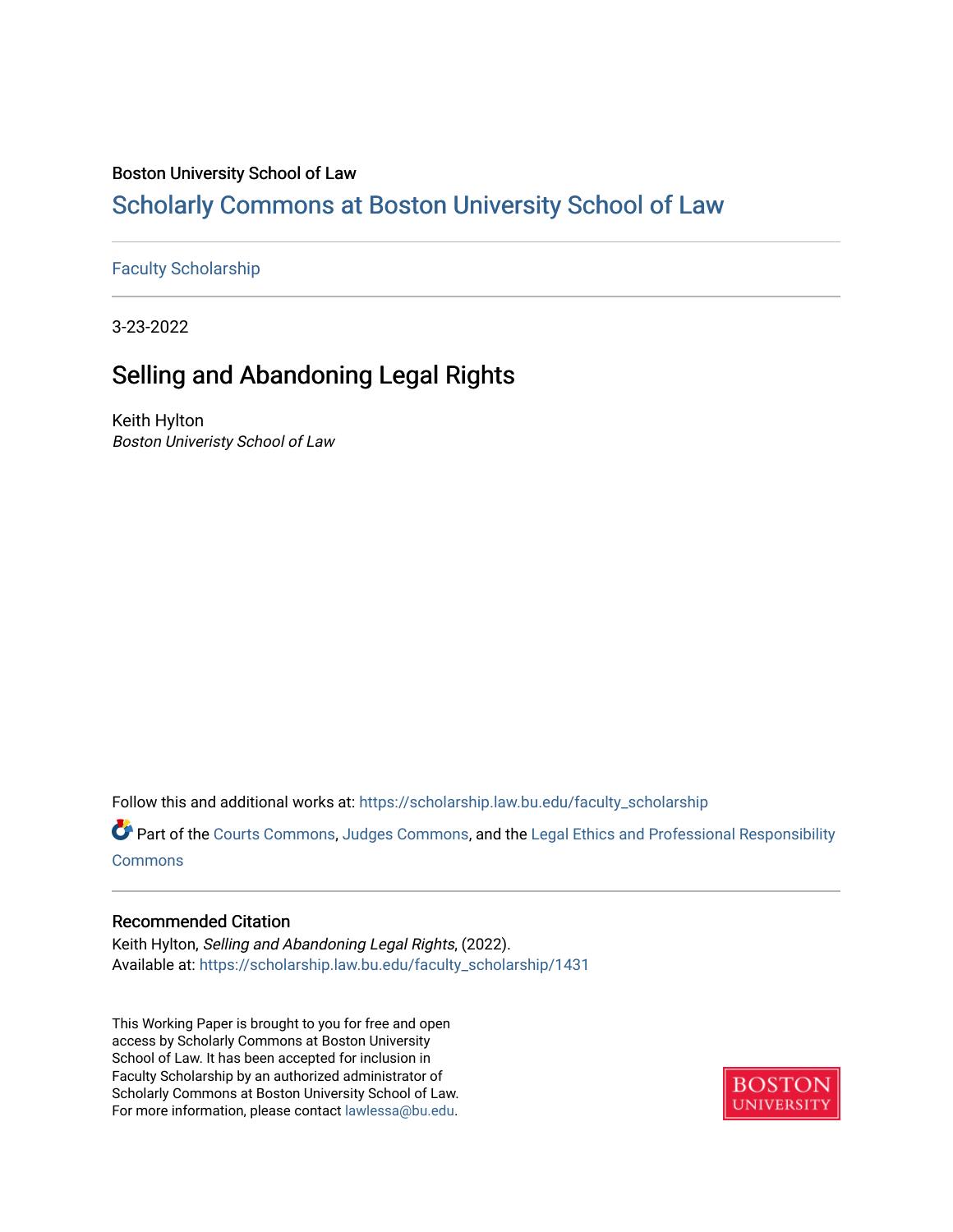

# **SELLING AND ABANDONING LEGAL RIGHTS**

Boston University School of Law Research Paper Series No. 22-6

3/2022

## Keith N. Hylton

Boston University and Boston University School of Law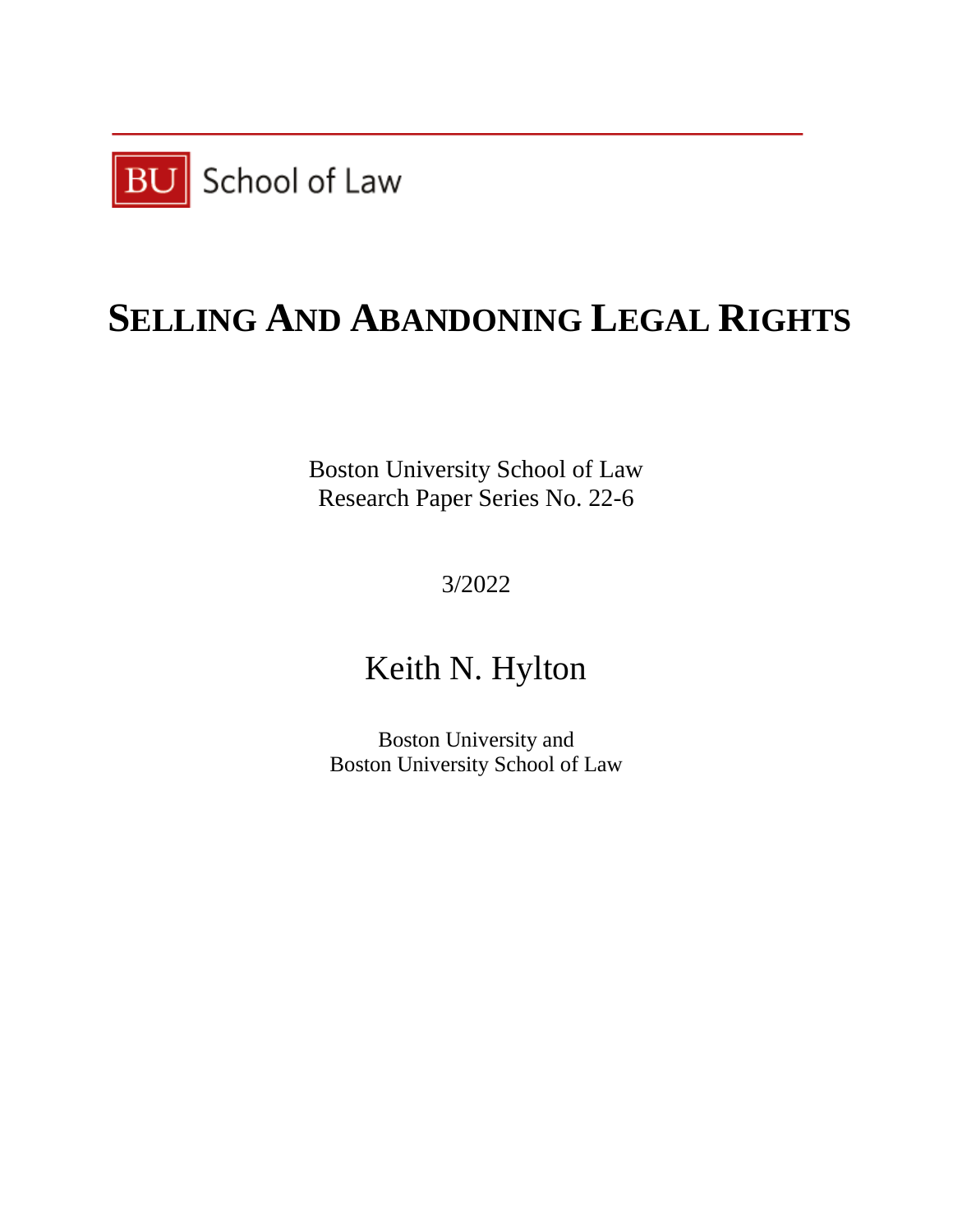## **Selling and Abandoning Legal Rights**

Keith N. Hylton[∗](#page-2-0)

March 2022 Draft

*Abstract*: Legal rights impose concomitant legal burdens. This paper considers the valuation and disposition of legal rights, and legal burdens, when courts cannot be relied upon to perfectly enforce rights. Because courts do not perfectly enforce rights, victims suffer some loss in the value of their rights depending on the degree of underenforcement. The welfare implications of trading away and abandoning rights are examined. Victims do not necessarily trade away rights when and only when such trade is socially desirable. Relatively pessimistic victims (who believe their rights are weaker than injurers do) trade away rights too cheaply. Extremely pessimistic victims abandon their rights. Implications for the enforceability of waivers, discrimination in courts, and legal ethics are discussed.

*Keywords*: legal rights, legal burdens, waiver, discrimination, lawyer conflicts of interest, optimal precaution, optimal enforcement of rights, strength of legal rights, abandonment of rights, damages multiplier.

*JEL Classification*: K10, K11, K12, K13, K40

<span id="page-2-0"></span> $\overline{a}$ <sup>∗</sup> Boston University and Boston University School of Law.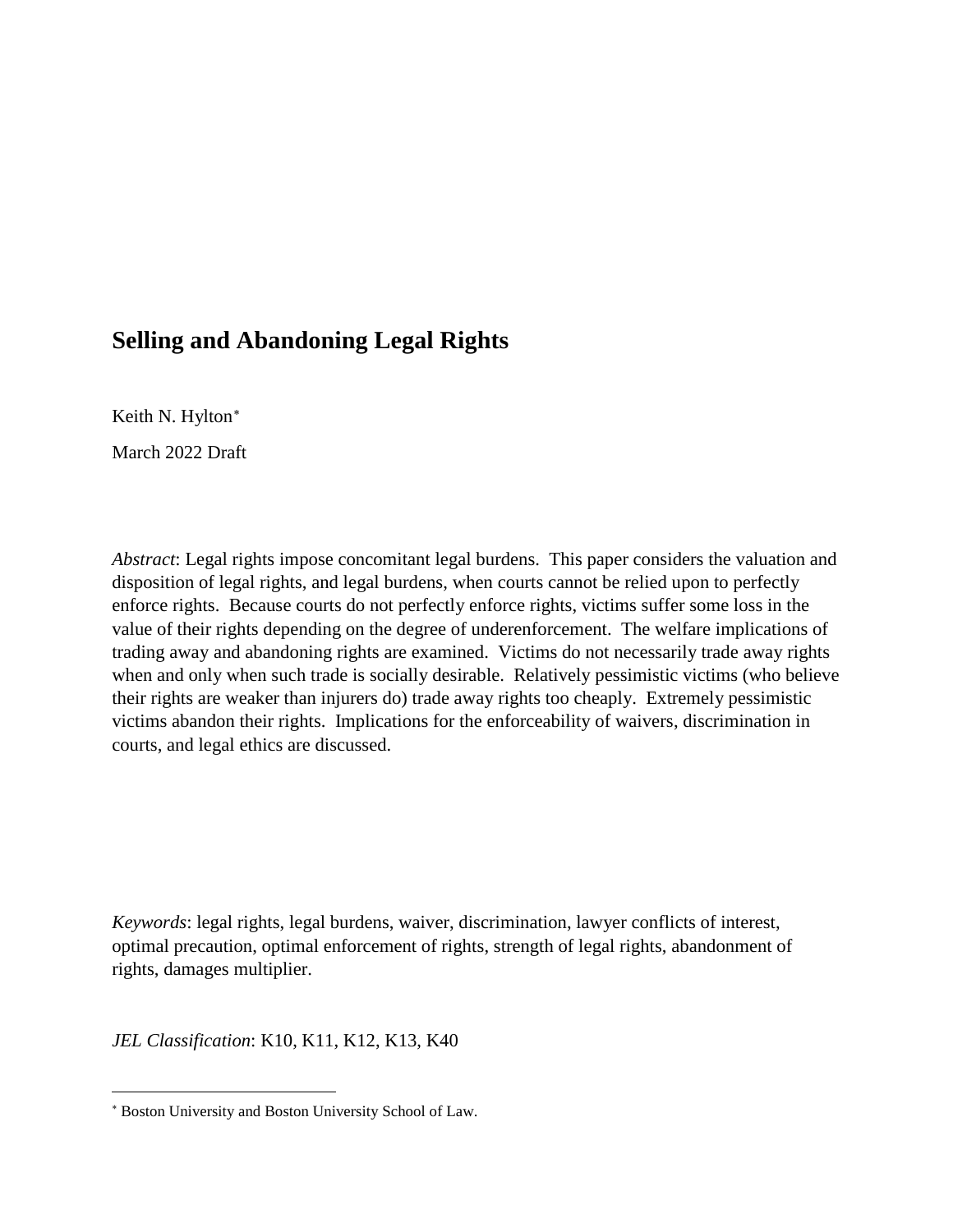#### **1. Introduction**

As Bentham noted, legal rights impose concomitant legal burdens. $<sup>1</sup>$  $<sup>1</sup>$  $<sup>1</sup>$  In other words, legal rights</sup> are meaningless unless they impose burdens on others to respect or conform their behavior to those rights.

This paper considers the valuation and disposition of legal rights, and legal burdens, when courts cannot be relied upon to perfectly enforce rights. To simplify, I will refer to holders of legal rights who are at risk of injury to those rights as "victims" or "potential victims," and to those who may injure victims as "potential injurers" or "injurers." Obviously, this is overly simplistic, because most actors in the real world are both potential victims and potential injurers at the same time. However, in all societies there have been identifiable classes who are unlikely to be treated solicitously by the courts, and I am particularly interested in these cases here.

Because courts do not perfectly enforce rights, victims suffer some loss in the value of their rights depending on the degree of underenforcement. Uncertain enforcement renders rights less valuable to victims. Injurers, on the other hand, gain to the extent that the burdens imposed by rights are alleviated. As the perceived risk of enforcement (litigation) declines, injurers are less likely to take care or to forbear from causing harm. If rights fall in perceived strength below the threshold necessary to induce conformance, injurers will refuse to take care to avoid harm or to forbear from intentionally causing harm.

The victim's legal right is an asset that he can choose to keep, sell, or abandon. As rights lose value or weaken, victims are more likely to trade them away, or even abandon them. Victims may trade the right whenever the payment offered is greater than the victim's valuation of the right, and will abandon a right whose value is sufficiently low. The maximum payment offered is equal to the overall burden to the injurer of conforming to the right, and the value of the right to the victim is equal to the expected loss in wealth the victim suffers by transferring the right to the injurer.

I examine the welfare implications of trading away and abandoning rights in a regime of uncertain enforcement.<sup>[2](#page-3-1)</sup> There is a condition under which it is socially desirable (efficient) for the victim to sell a right (a waiver) to the potential injurer: specifically, whenever the deterrence benefit from enforcement, which is the difference between avoided harms and avoidance costs, is less than the total enforcement cost.<sup>[3](#page-3-2)</sup> However, the victim will not necessarily trade his right

<span id="page-3-0"></span><sup>&</sup>lt;sup>1</sup> Bentham (1780), Chap. XVI, § 38, at 234 ("A man's condition or station in life is constituted by the legal relation he bears to the persons who are about him; that is […] by duties, which, by being imposed on one side, give birth to rights or powers on the other.").

<span id="page-3-1"></span><sup>2</sup> There is a substantial literature on the selling of rights in "perfect enforcement" regimes. See Cooter (1989) (economic analysis of proposed markets for tort rights), Schwartz (1989) (economic critique of Cooter proposal), Hylton (2000) (economic analysis of waiver and arbitration contracts). Radin (2014) presents fairness and rule-oflaw based critiques of waivers and similar contractual provisions.

<span id="page-3-2"></span><sup>3</sup> This condition was first derived in Shavell (1982), in an analysis of the efficiency of litigation. Hylton (2000) derives the same condition in an analysis of waiver agreements. I use the term "total" to refer to the sum of victim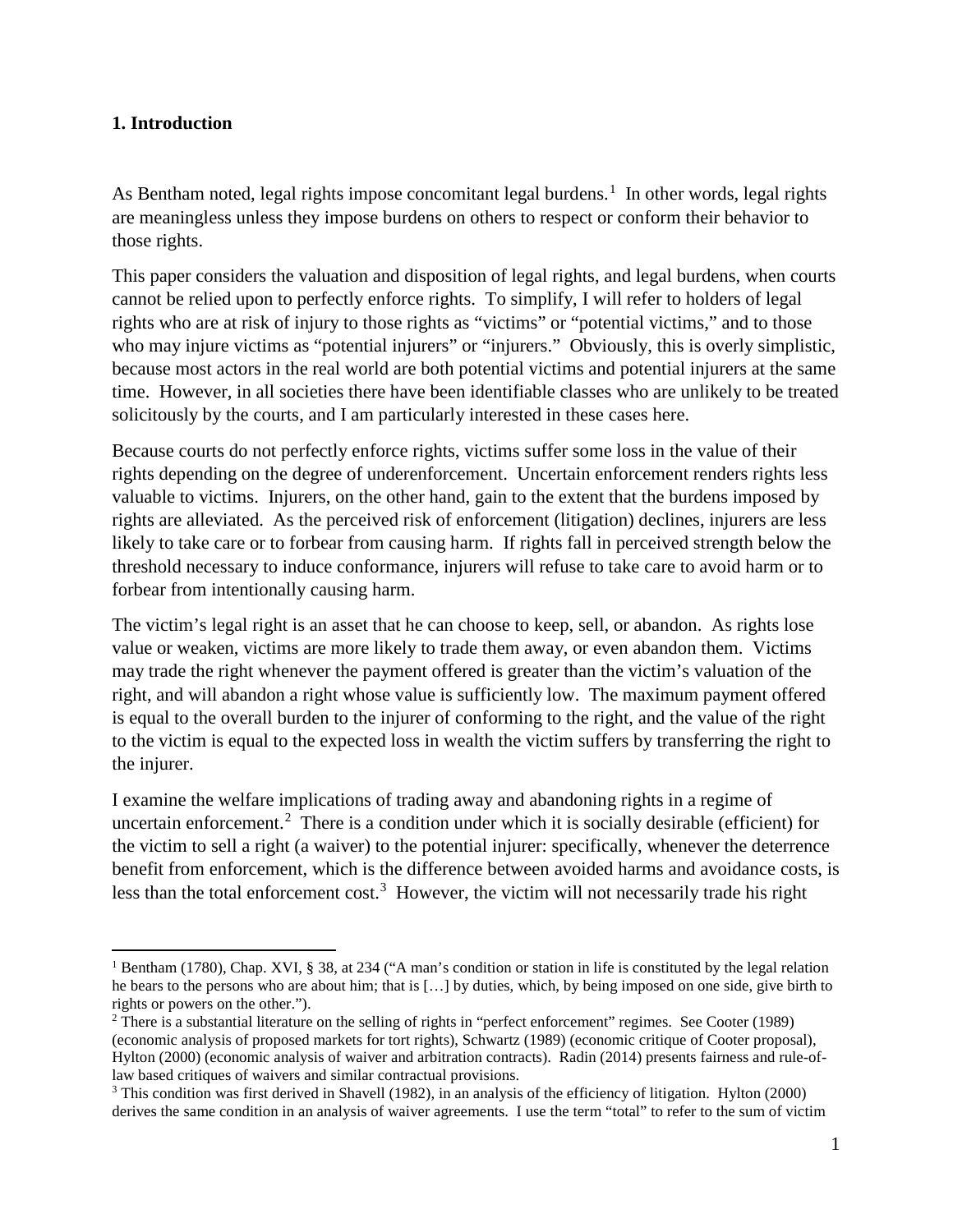when and only when trade is socially desirable. With imperfect enforcement, private and social incentives to waive diverge. More specifically, if the victim and injurer have different perceptions on the strength of rights, their joint incentive to trade will diverge from the efficient rule. Relatively pessimistic victims (who believe their rights are weaker than injurers do) will trade away their rights too cheaply, while relatively optimistic victims will be too reluctant to trade. Extremely pessimistic victims abandon their rights.

Legal rights are obviously important because they establish entitlements that determine bargaining positions. Take, for example, the right to sue for trespass. A weakening of the right to sue for trespass not only reduces the price the potential trespass victim can set for a waiver of the right, but also reduces the value of the victim's land and the victim's asking price for any transfer of a right of access or use of the land.

Although one's first intuition may be to view the selling of a legal right as objectionable, $4$ perhaps on the ground that rights and money are incommensurable, such a view is not uniformly warranted. Some potential victims may prefer a monetary payment to holding on to a particular right. And rights can be sold for payment-in-kind, such as specific performance by potential injurers of the demands of potential victims.<sup>[5](#page-4-1)</sup>

I discuss the implications of this model for the enforceability of waivers, discrimination, and legal ethics. The obvious implication of the finding that private and social incentives to waive diverge is that courts should be wary of enforcing waiver agreements. Courts are, in fact, wary of enforcing waivers, even under low transaction cost settings.<sup>[6](#page-4-2)</sup> This is a reasonable stance, since even victims who are fully informed as to the risk of harm, but pessimistic about their rights, will tend to trade away rights too quickly.

Another straightforward application of this model is to discrimination by courts. Discrimination is publicly observed, so that both victim and injurer know of the weakened rights held by the discriminated group. In Shakespeare's *Merchant of Venice*, no one is unaware of the discrimination Shylock will face in the courts.[7](#page-4-3) Discrimination induces uncertainty and pessimism about rights, which results in victims trading their rights for inadequate compensation or abandoning them.

 $\overline{a}$ and injurer enforcement costs. I will sometimes simply refer to this as the "cost of enforcement". I will specify "injurer's cost" or "victim's cost" to denote the enforcement (litigation) cost borne by each side.

<span id="page-4-0"></span><sup>4</sup> The intuition is especially strong in the extreme case of selling all of one's legal rights, which results in slavery. Blackstone argued that such a contract would be unenforceable because it is inherently unfair. See William Blackstone, Commentaries, Vol. 1, 411-412 [(1765) 1979].

<span id="page-4-2"></span><span id="page-4-1"></span> $5$  On "injunctive settlements" (that implement the terms sought by the plaintiff, see Hylton and Cho (2010). <sup>6</sup> See, for example, Tunkl v. Regents of the University of California, 60 Cal.2d 92 (1963) (establishing *public policy* exception to enforcement of waivers). Aside from the public policy exception, there are many other reasons not to enforce waiver agreements, most falling under the heading of "transaction costs". For example, the waiver agreement may involve risks that are difficult to discern, or may be presented in a setting where the victim cannot competently assess the risks, or may involve risks heavily discounted because distant in time. For analysis of informational obstacles to waiver agreements, see Schwartz (1989).

<span id="page-4-3"></span><sup>7</sup> Indeed, Shylock's outrageous demand for a pound of flesh as the remedy for contract breach may have reflected not his wickedness, but his awareness of the low likelihood of getting a reasonable monetary award from the courts.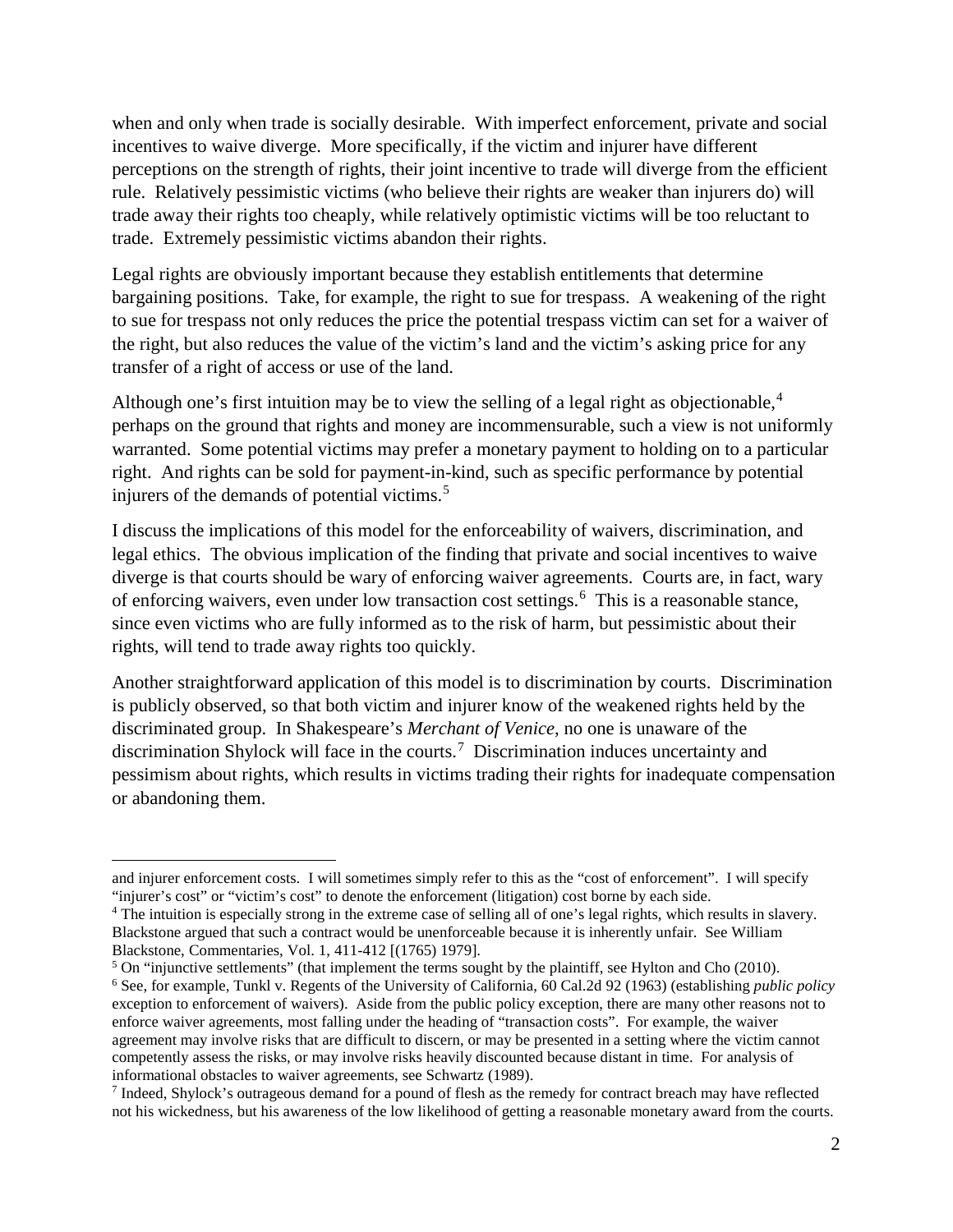This perspective on discrimination is different from the standard Becker model (1957), where discrimination is costly to individual discriminators. Here, discrimination infects the courts, not just private individuals. Discriminatory courts are less likely to enforce the legal rights of victims. Discrimination therefore reduces the costs of injurers in dealing with victims. As discrimination and the resulting pessimism about rights worsen, injurer costs fall further. In the most severe pessimism, victims choose not to enter the courts, and abandon their rights. Such extreme pessimism likely explains instances of spectacular harm, such as racial pogroms and lynchings, where victims fail to seek immediate redress in the courts. The obvious question this generates is whether time bars (statutes of limitation and other legal rules) are appropriate when victims are hesitant to immediately use the courts.

Yet another application of the model is to conflicts of interest in lawyer-client relations. In the classic conflict, the lawyer represents both victim and injurer. Such a lawyer could profit by inducing pessimism on the part of the victim, leading him to abandon or trade away his rights, and charging the injurer for the value of the resulting immunity.<sup>[8](#page-5-0)</sup> Alternatively, the injurer could approach the victim's lawyer and fund the pessimism campaign, or purchase confidential information on the victim. Yet another version of the problem is observed where the state weakens rights of individuals or groups through monitoring and surveillance of their lawyers.<sup>[9](#page-5-1)</sup> This points to a novel rationale for regulating lawyer conflicts of interest and information disclosure. Such regulation may play an important role in maintaining legal rights.

The discussion of the model's implications closes with an examination of waiver incentives in a regime where courts apply a damages multiplier that optimizes precaution. It happens that the private incentive to waive is much closer to social incentive in this regime – that is, the

<span id="page-5-0"></span><sup>&</sup>lt;sup>8</sup> See Hylton (2021). There are cases of lawyers taking advantage of their clients, sometimes in collusion with an adverse party. For example, in recent news, it has been revealed that a prominent attorney in South Carolina, Alex Murdaugh, paid clients far less than the value of their settlements, taking the remainder for himself, in deals that presumably saved the paying party money as well. Here is one of several of his schemes:

The charges stem from a settlement that Mr. Murdaugh and his insurers reached with the sons of the housekeeper, Gloria Satterfield, who died in 2018 after falling on the front steps of the Murdaugh family's rural home in Islandton, S.C.

Following Ms. Satterfield's death, Mr. Murdaugh referred her two sons to a lawyer he promised would help them, the sons claimed in a recent lawsuit, but he did not disclose that the lawyer, Cory Fleming, was a close friend and former college roommate.

Mr. Fleming eventually negotiated a \$4.3 million settlement with Mr. Murdaugh under which Ms. Satterfield's sons, Tony Satterfield and Brian Harriott, would be paid about \$2.8 million after lawyers' fees. But the sons said in their latest lawsuit that they were never told about the settlement and never received any money. Instead, according to their suit, Mr. Murdaugh had directed Mr. Fleming to send the money to him, ostensibly to set up a fund for Ms. Satterfield's adult sons. More than \$3 million, the lawsuit said, wound up in Mr. Murdaugh's personal bank account.

See, Alex Murdaugh Charged With Swindling Sons of Dead Housekeeper, Nicholas Bogel-Burroughs, [https://www.nytimes.com/2021/10/14/us/alex-murdaugh-housekeeper-insurance-charges.html.](https://www.nytimes.com/2021/10/14/us/alex-murdaugh-housekeeper-insurance-charges.html)

<span id="page-5-1"></span><sup>9</sup> The monitoring of lawyers as means of suppressing legal rights has occurred in the U.S., see NAACP v. Alabama, 357 U.S. 449 (1958) (discussed in Part 4.2 of this paper). More recently civil rights lawyers have been detained in China, see Mary Lawlor, China undermining human rights by locking up rights lawyers, UN independent expert says, at [https://news.un.org/en/story/2020/12/1080242;](https://news.un.org/en/story/2020/12/1080242) and in Russia, see Civil Rights Defenders, Russian Authorities Must Cease Raids Against Human Rights Lawyers, April 30, 2021, at [https://crd.org/2021/04/30/russian-authorities-must-cease-raids-against-human-rights-lawyers/.](https://crd.org/2021/04/30/russian-authorities-must-cease-raids-against-human-rights-lawyers/)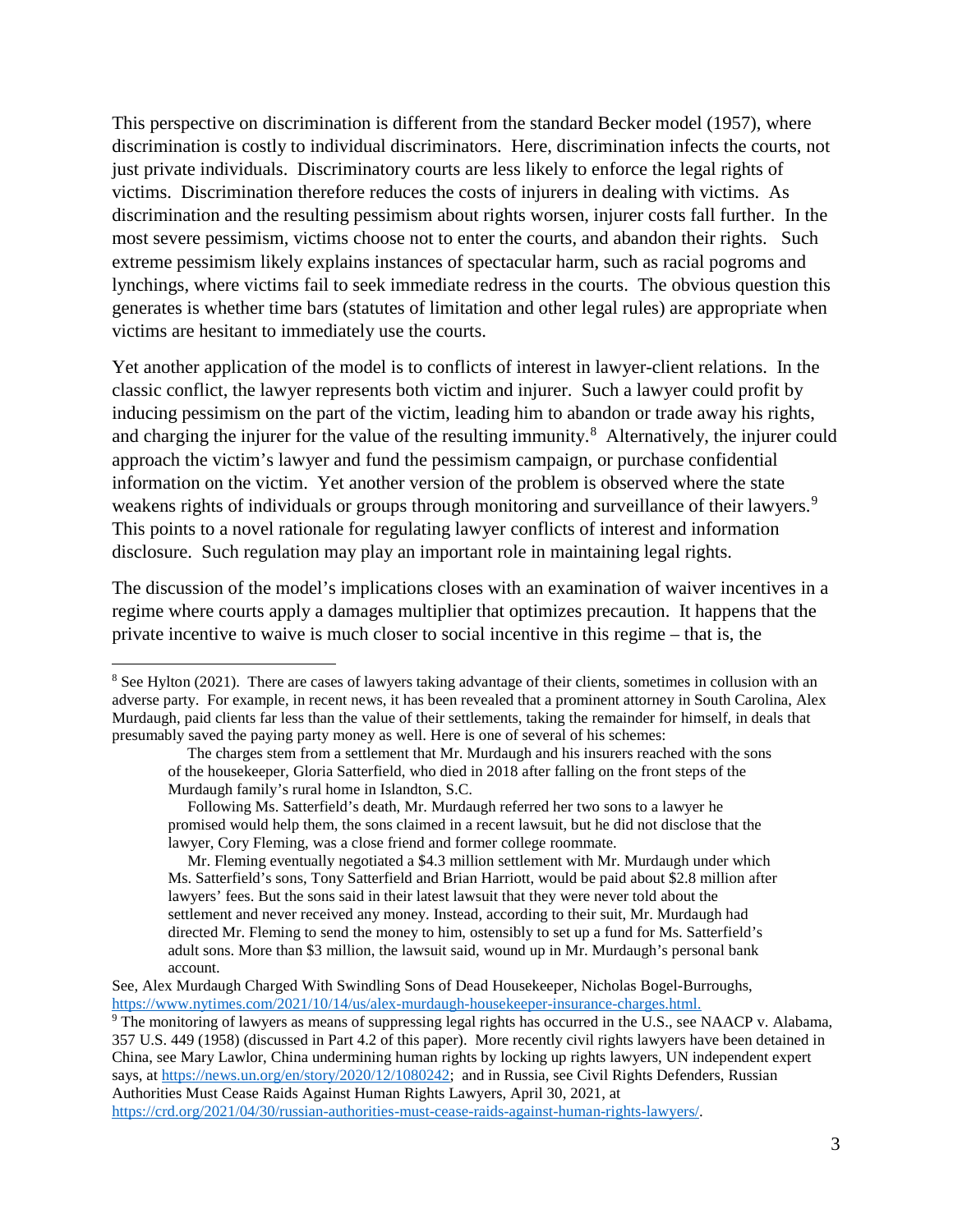divergence wedge shrinks considerably through application of the multiplier. This leads to the suggestion that a nearly optimal system of rights enforcement could be arranged through the implementation of the care-optimizing multiplier and leaving private waiver agreements to optimize litigation incentives.

Part 2 presents the basic terms of the model and explores the connection between the perceived strength of victim rights and incentives to exercise precaution (or forbear) against causing harm. Part 3 looks at incentives to sell and to abandon legal rights. The key lesson of that part is that incentives to waive rights are inherently distorted from the welfare-maximizing norm by the different perceptions among victims and injurers of the strength of victim rights. I also derive in that part the form of the multiplier that guarantees socially ideal precaution. Part 4 discusses implications of the model.

#### **2. Model**

I use the term victim to refer to the party who is at risk of injury, and injurer (or infringer) to refer to the party who is likely to injure the victim. Both victim and injurer are risk neutral. The injurer can reduce the risk of injury to the victim by taking care. I interpret taking care to include such activities as exercising precaution to prevent an accident, to perform on a contractual promise, or to avoid infringement of property rights.

The basic terms of the model are as follows. The loss suffered by the victim in the event of an injury is represented by *L*. The cost to infringer of taking care to avoid injuring the victim is represented by *X*. The probability of injury to the victim when the injurer does not take care is *P*. The probability of injury to the victim when the injurer does take care is  $Q$ , where  $Q < P$ . The victim's (plaintiff's) cost of litigation is  $C_p$ , where  $C_p < L$ . The injurer's (defendant's) cost of litigation is *Cd*.

Intentional injuries are included within this framework. In the case of an intentional injury, *P* is either equal to one, or close to one, while *Q* is either zero, or close to zero; and the injurer suffers some cost, or forgoes some gain, when he forbears from intentionally harming the victim.<sup>[10](#page-6-0)</sup>

#### 2.1 Legal Remedy

I assume, for simplicity, that liability is strict. In other words, if the victim (plaintiff) sues the injurer (defendant), the court will not inquire into the injurer's level of care.

<span id="page-6-0"></span> $10$  Take the case where a business owner burns down the shop of his rival. The "cost" of care is simply the perceived gain that the injurer would forgo if he did not burn his rival's shop down. See Ellis (1983). On the economics of intent rules in the law, see Hylton (2009).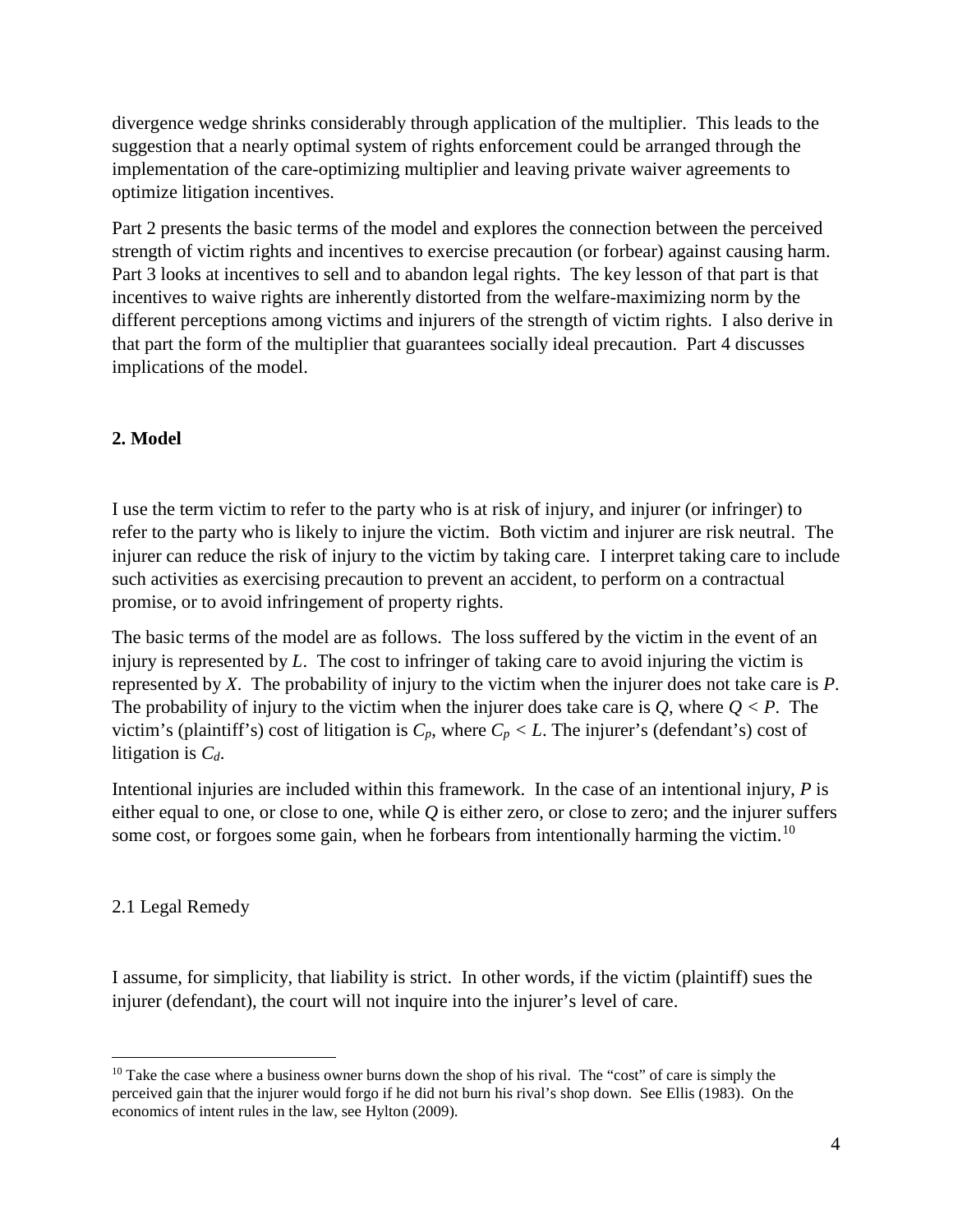Despite liability being strict, the victim is not guaranteed compensation. The probability of compensation is observable to the injurer and the victim only *after* the injury occurs *and* the victim initiates litigation in a particular court.

The case for assuming this structure under strict liability is simple and realistic. The specific probability of compensation after an injury generally may not observable until after the victim goes to court, for many reasons. One is that some courts (judges) may be arbitrary or discriminatory, and the plaintiff may not know whether he will face such a judge until after he enters a specific court. A second justification, not requiring the assumption of discrimination, is that there may be specific exclusions or exemptions that apply to either the plaintiff or defendant, making compensation uncertain, until litigation commences, even though liability is strict.<sup>[11](#page-7-0)</sup> A third justification is that the plaintiff may be asserting a relatively novel legal right, or novel application of an established legal right, so that the court's likely reception of the right is unclear ex ante. A fourth justification is that causation evidence may be weaker or stronger depending on the nature of the victim's case. These justifications are neither exhaustive nor mutually exclusive.

The probability that the victim will receive an award is *θ*. Once an injury occurs, the victim chooses whether to go to a court. If the victim goes to a court he will immediately incur the cost  $C_p$ , and at the same time the injurer will incur  $C_d$ . After the victim incurs  $C_p$ , the court-specific probability of an award,  $\theta$ , is revealed. I assume  $0 < \theta_l < \theta \leq 1$ , where  $\theta_l L = C_p$ . Thus, every victim can credibly threaten to sue his injurer after an injury occurs, because in every court the *value of the victim's legal remedy* is positive:  $\theta L - C_p > 0$ . To simplify the analysis I assume cases do not settle out of court after the injury.<sup>[12](#page-7-1)</sup>

Before the injury and court appearance, neither the victim nor the injurer observe the probability of an award, but they both have beliefs regarding its distribution. The true distribution is  $f(\theta)$ . The victim believes that the probability of an award is governed by the density  $f_p(\theta)$  and the injurer believes that it is governed by  $f_d(\theta)$ . It follows that before the court appearance, the

plaintiff's expectation of the probability of compensation is  $E_p(\theta) = \int_{\theta_i}^1 \theta f_p(\theta) d\theta$ , and similarly

the injurer believes that the plaintiff's likelihood of compensation is  $E_d(\theta) = \int_{\theta_i}^1 \theta f_d(\theta) d\theta$ . Both *l*

<span id="page-7-0"></span><sup>&</sup>lt;sup>11</sup> For example, consider nuisance law, a species of strict liability. Courts exempt the defendant from liability when the plaintiff has "come to the nuisance". But the law on coming-to-the-nuisance is not so clear as to provide an obvious answer to every plaintiff. See Ensign v. Walls, 323 Mich. 49, 34 N.W.2d 549 (1948). For another example, consider an intentional tort such as battery. Courts exempt the defendant from liability when he has a valid selfdefense justification. But the law on self-defense is not so clear as to provide an obvious answer to every battery plaintiff. See Courvoisier v. Raymond, 47 P. 284 (Colo.1896).<br><sup>12</sup> This is a reasonable assumption, given that this model examines ex ante evaluations of legal rights and legal

<span id="page-7-1"></span>burdens, well before any injury occurs. If, instead, I were to treat waiver as a stage of the litigation process, this analysis would become more complicated and dependent on my assumptions about the settlement protocol and party asymmetries. I will return to this matter in part 3.1.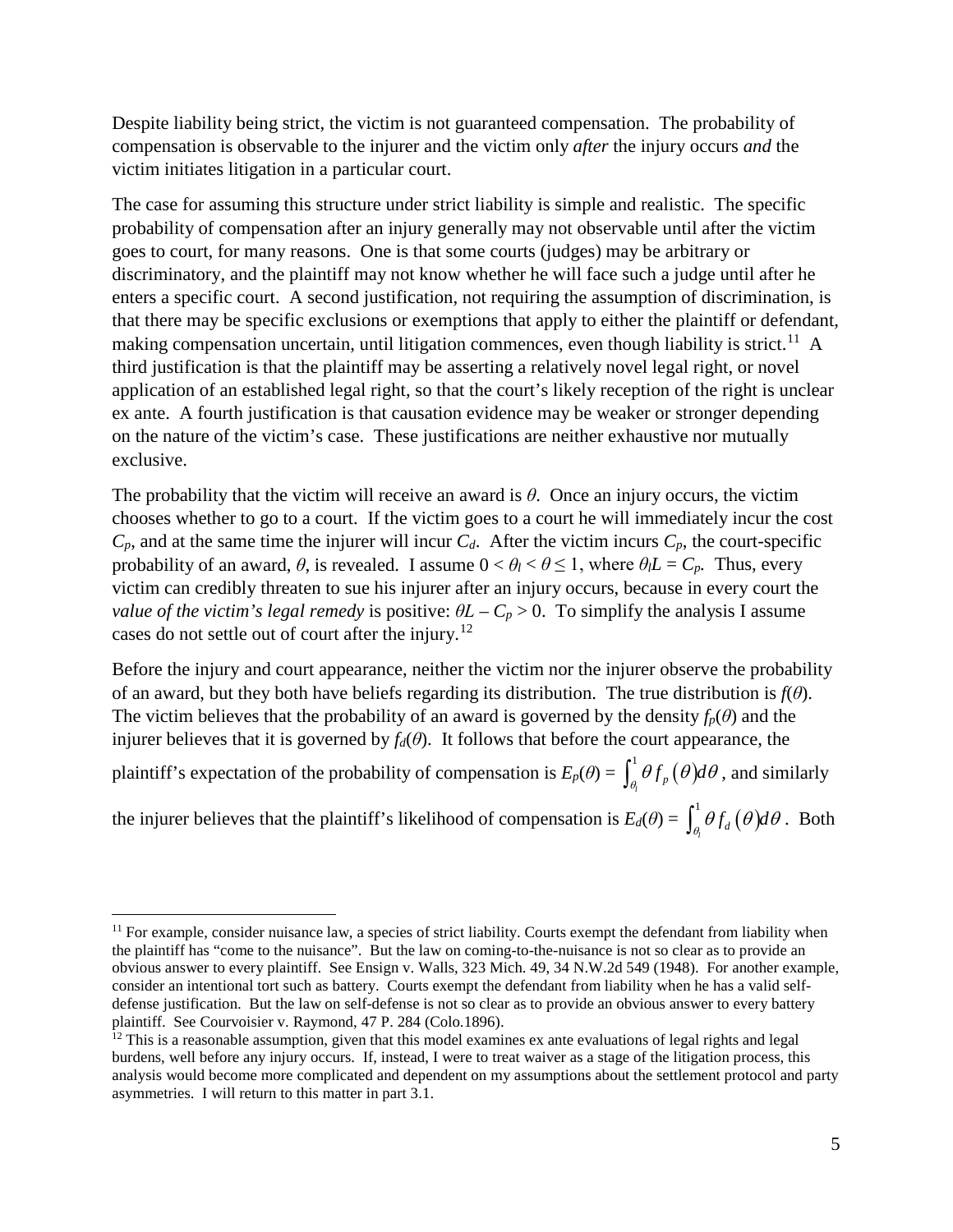parties therefore believe that the expected value of the victim's legal remedy is positive. These expectations are public information.

Both  $E_p(\theta)$  and  $E_d(\theta)$  can be interpreted as perception indices of the strength of the victim's legal right. Full enforcement of rights entails  $E_p(\theta) = E_d(\theta) = 1$ . This would be a regime in which there is no discrimination, or arbitrary decision making, against the victim, and both victim and injurer know this is the case. Alternatively, this scenario might describe a regime in which there are no uncertain legal obstacles in the way of the plaintiff receiving compensation, such as legal exemptions or exclusions, or causation requirements.

The basic structure allows for the possibility of imperfections in the processing of information on the strength of rights. Otherwise, the subjective distributions of victim and injurer,  $f_p(\theta)$  and  $f_d(\theta)$ , would be the same and equal to the true distribution. In spite of this allowance, I assume transaction costs are sufficiently low that potential trades that appear to be mutually beneficial, given the parties expectations on rights, are consummated.

2.2 Taking Care to Avoid Injury

Will the injurer take care given the compensation mechanism just set out? The injurer will take care if it is less costly to him to take care than to forgo care. If the injurer takes care, he bears: (i) the cost of taking care, and (ii), provided the victim is likely to sue, the expected liability to the victim for injury done even though the injurer took care plus the injurer's expected cost of litigation. Using the basic terms of the model, the injurer bears  $X + Prob(Suit)Q(E_d(\theta)L+C_d)$ , which, since the expected value of the legal remedy is positive, and suit is therefore certain, can be expressed

$$
X + QE_d(\theta)L + QC_d \quad . \tag{1}
$$

This is the *overall burden* of taking care. If the injurer does not take care, his expected cost is

$$
PE_d(\theta)L + PC_d.
$$
 (2)

The injurer takes care if the overall burden of care is less than the expected cost of forgoing care:

$$
X + QE_d(\theta)L + QC_d < PE_d(\theta)L + PC_d \quad , \tag{3}
$$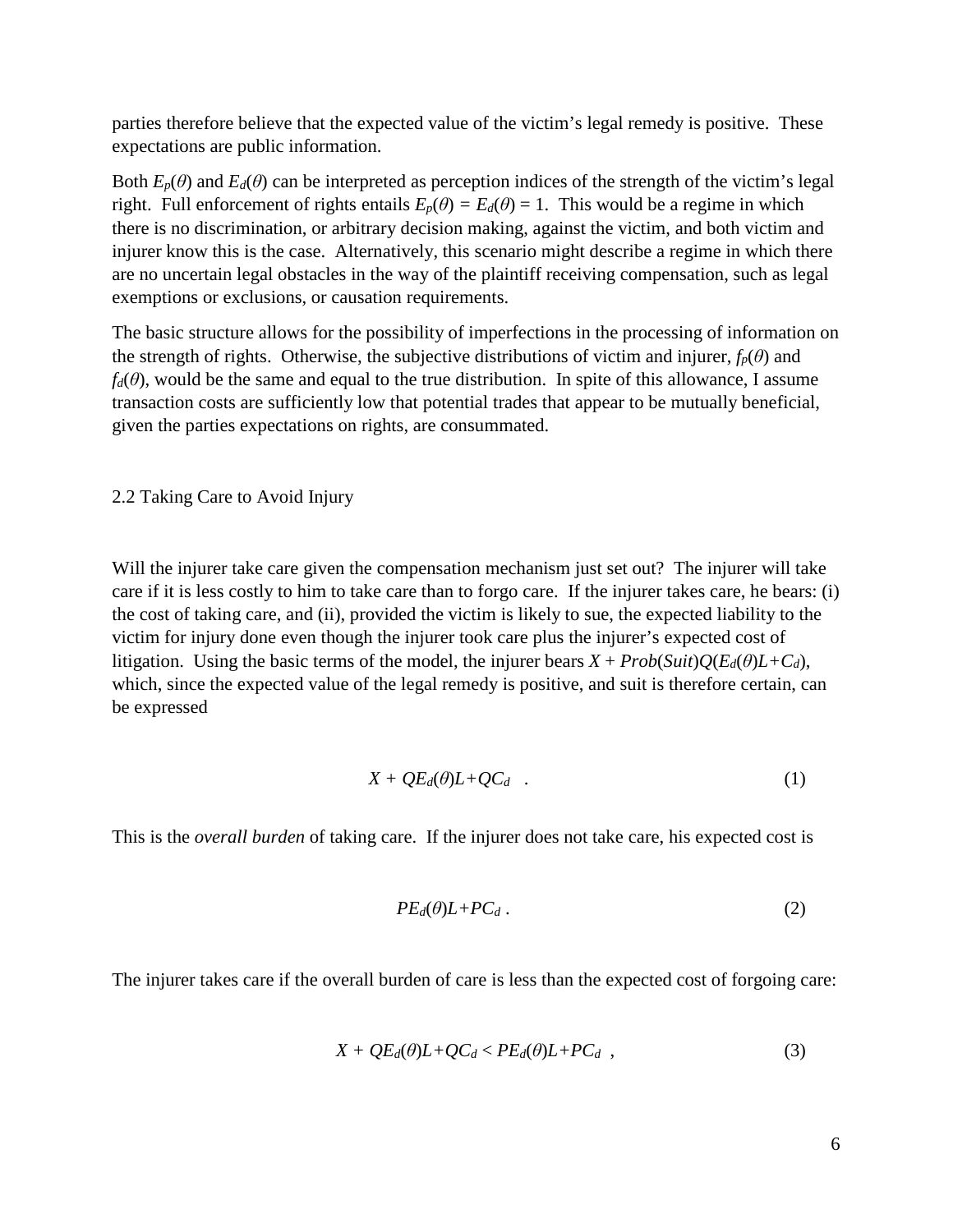or equivalently

$$
X < (P - Q)[E_d(\theta)L + C_d]
$$
\n<sup>(4)</sup>

I assume the cost of care is less than the incremental harm avoided through care – that is, *X < (P – Q)L*. Thus, taking care is socially desirable, and if compensation were certain, that is, if legal rights were fully enforced, the injurer would always take care.

The injurer's belief regarding the strength of the plaintiff's right affects his decision to take care. The condition for taking care is equivalent to

$$
\frac{X}{(P-Q)L} - \frac{C_d}{L} < E_d(\theta) \tag{5}
$$

Thus, we can define a critical threshold expectation (of the strength of the victim's right) on the part of the injurer below which the injurer refuses to take care:

$$
\overline{\theta}_d \doteq \frac{X}{(P-Q)L} - \frac{C_d}{L} \tag{6}
$$

If the injurer's expectation of the strength of victim rights is less than the critical threshold expectation,  $\overline{\theta}_d$ , the injurer will refuse to take care, because he believes the victim's legal right is too weak for precaution to be privately cost efficient.

Note that the injurer's critical threshold expectation depends heavily on the ratio of the cost of care to the incremental harm avoided by care. This ratio is a measure of the *productivity of care*. As care becomes more productive (the ratio falls), the threshold expectation that induces care decreases.[13](#page-9-0) In other words, as the productivity of care increases, the deterrent effect of litigation increases. This reason is that as long as some portion of the victim's harm is internalized to the injurer, the liability-reducing impact of care increases as care becomes more productive. On the other hand, as care becomes less productive, the range of potential values of the injurer's

<span id="page-9-0"></span><sup>&</sup>lt;sup>13</sup> Consider an example in which the productivity of care is high. Let  $X = 20$ ,  $L = 120$ ,  $P = 1$ ,  $Q = 0$ ,  $C_p = C_d = 10$ . The critical threshold expectation on the part of the injurer is  $\bar{\theta}_d = 20/120 - 10/120 = 1/12$ . If the injurer's

expectation of the probability of victim compensation is greater than 1/12, the injurer will take care. Also,  $\theta_l = 1/12$ , so that  $E_p(\theta) > 1/12$  and  $E_d(\theta) > 1/12$ . Thus, over the entire range of observed injurer expectations, injurers choose to take care in response to the threat of litigation.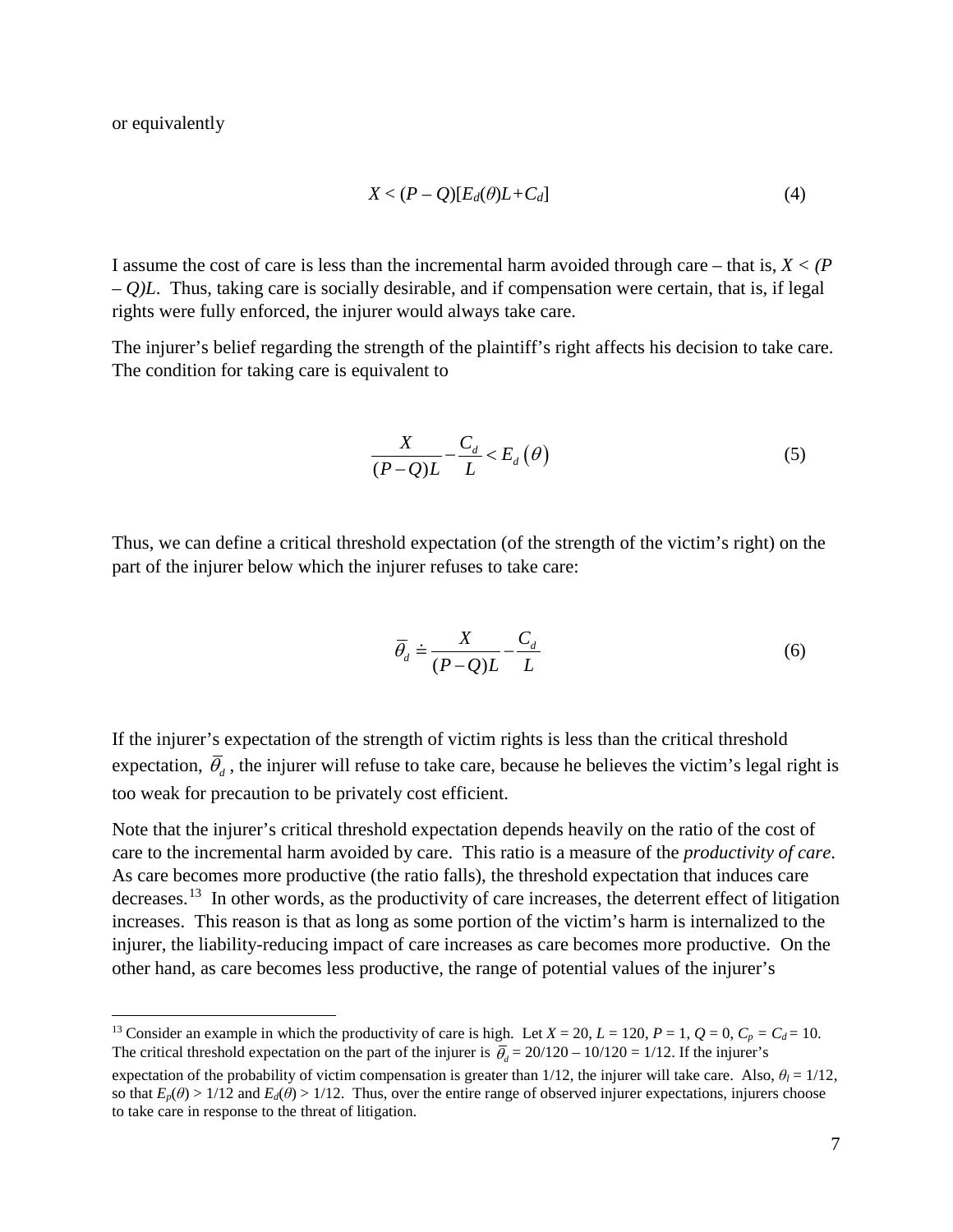expectation that would lead the injurer to cease taking care increases.<sup>14</sup> In other words, the deterrent effect of litigation lessens as care becomes less productive.

In the case where the cost of care is less than the injurer's incremental cost of litigation (*X* < (*P –*  $Q$ ) $C_d$ ), the injurer's critical threshold expectation will be negative. This means that – so long as the expected value of the legal remedy remains positive, as assumed – the injurer will take care no matter how weak he perceives the victim's right to be. This makes sense, because in this case, given that the victim always sues, the injurer would rather take care than suffer the additional cost of litigation, even if he believes the court will very likely reject the victim's claim.

#### 2.3 Digression on Optimal Care

This is not a model of optimal care. Such a model would be normative in outlook, but this is mostly a positive account of incentives to waive legal rights. Still, the normative question is relevant to some implications of the model.

It is straightforward to see how optimal care can be achieved. Suppose the court multiplies damages in every lawsuit, with a multiplier *m*. Optimal care emerges by setting *m* to equate the private and social incentive for care:

$$
(P - Q)[L + C_d + C_p] = (P - Q)[E_d(\theta)(m^*)L + C_d]
$$
\n(7)

This equality means that the incremental social cost of not taking care, which is the sum of the harm and the litigation costs, is the same as the incremental perceived private cost of not taking care. It follows that the *optimal care multiplier* is

$$
m^* = \frac{1}{E_d(\theta)} \left[ 1 + \frac{C_p}{L} \right] \tag{8}
$$

<span id="page-10-0"></span><sup>&</sup>lt;sup>14</sup> Now consider an example in which the productivity of care is low. Let  $X = 100$ ,  $L = 120$ ,  $P = 1$ ,  $Q = 0$ ,  $C_p = C_d =$ 10. Under these assumptions, the critical threshold expectation on the part of the injurer is  $\bar{\theta}_4 = 100/120 - 10/120 =$ 

<sup>3/4.</sup> If the injurer's expectation of the probability of victim compensation is less than or equal to 3/4, the injurer will refuse to take care. Also,  $\theta_l = 1/12$ , so with  $E_p(\theta) > 1/12$ , victims have a credible threat to sue in response to injuries. So, in this example, care is efficient, though its productivity is low, victims have a credible threat to sue, and for a wide range of injurer beliefs on the strength of victim rights, injurers refuse to take care in spite of the threat of litigation.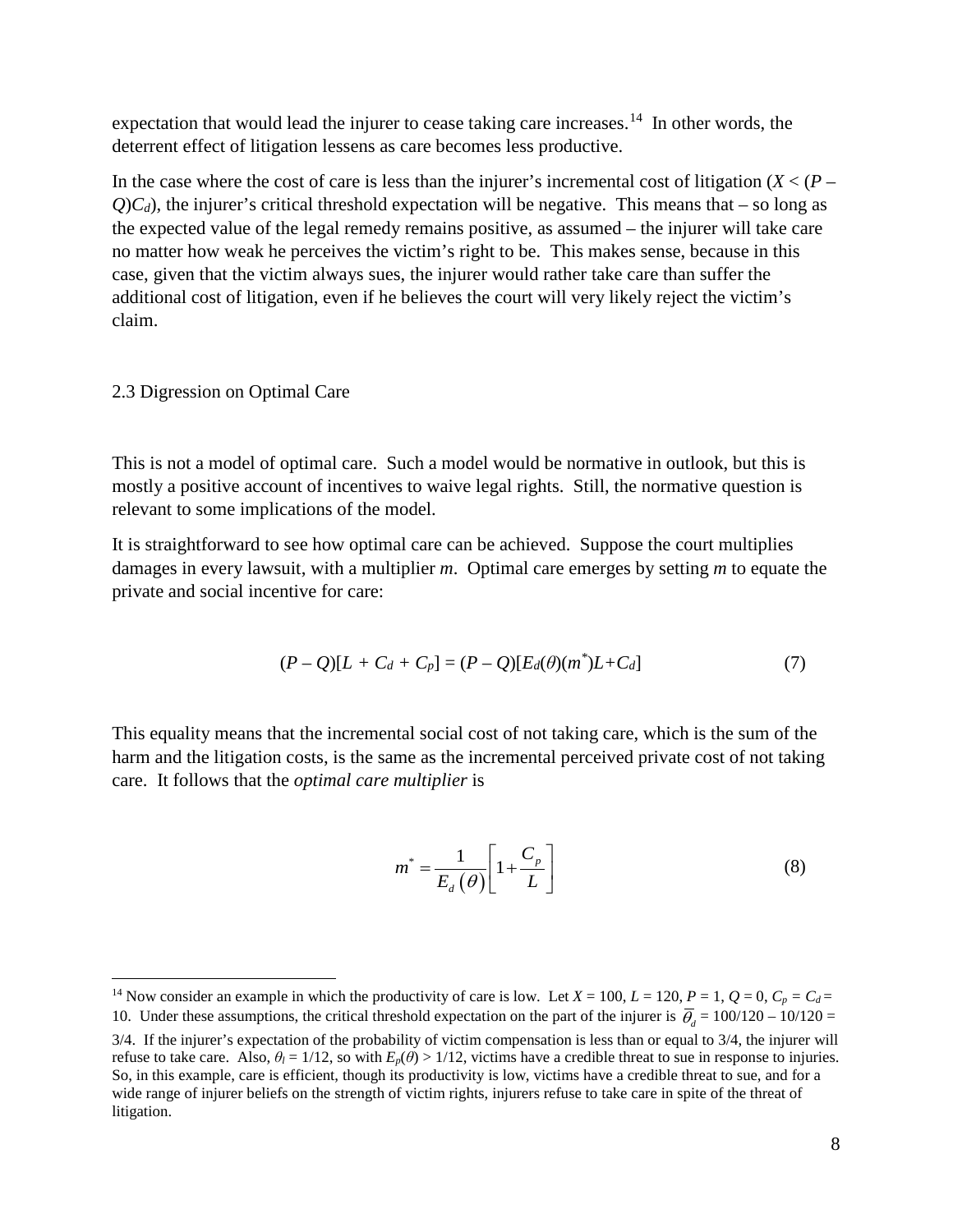Clearly, the optimal care multiplier is greater than one, so that the victim receives a supercompensatory award. Following the recommendations of Beccaria (1764), Bentham (1780), Becker (1968), and Pollinsky and Shavell (1998), the multiplier scales up the damages award by dividing by an index of the injurer's perceived strength of the victim's right. In addition, it internalizes, in the second factor, the victim's cost of litigation, since that is part of the harm imposed by the injurer on the victim.<sup>15</sup>

#### **3. Pricing Legal Rights and Legal Burdens**

The strength of the victim's legal right affects the price that he will set on the right, and his bargaining position in any setting where the right might be infringed. Take the case of a sale of the right to the injurer. The victim would seek compensation for the change in his wealth resulting from the loss of the right. The value of the victim's right depends on whether it is a strong or weak right.

Let us start by assuming that the injurer perceives the victim's right as sufficiently strong that the injurer takes care. In terms of the model, this means that the injurer believes that the victim's probability of an award is greater than the critical threshold necessary to induce precaution – that is,  $E_d(\theta) > \overline{\theta}_d$ . Under this assumption, the *minimum price (asking price)* that the victim will set *for his right* is:

$$
PL - Q[L - (E_p(\theta)L - C_p)] \tag{9}
$$

The first term reflects the cost to the victim after transferring the right to the injurer. The injurer, once acquiring the right, no longer takes care, so the victim suffers the expected loss *PL*. The second term reflects the cost borne by the victim when he retains the right, which is the difference between the expected harm, *QL*, and the expected value of the remedy delivered by the right,  $Q(E_d(\theta)L - C_p)$ .

Note that since the expected value of the legal remedy is positive, the asking price set for the victim's right is positive, which means that the victim will not abandon the right. As one would expect, the value of the victim's right increases with the expected probability of compensation and decreases with the victim's cost of litigation.

The victim will sell his right to the injurer when the victim's valuation of the right is less than the injurer's expected burden,

<span id="page-11-0"></span><sup>&</sup>lt;sup>15</sup> On the economics of multipliers in a costly legal system, see Hylton & Miceli (2005).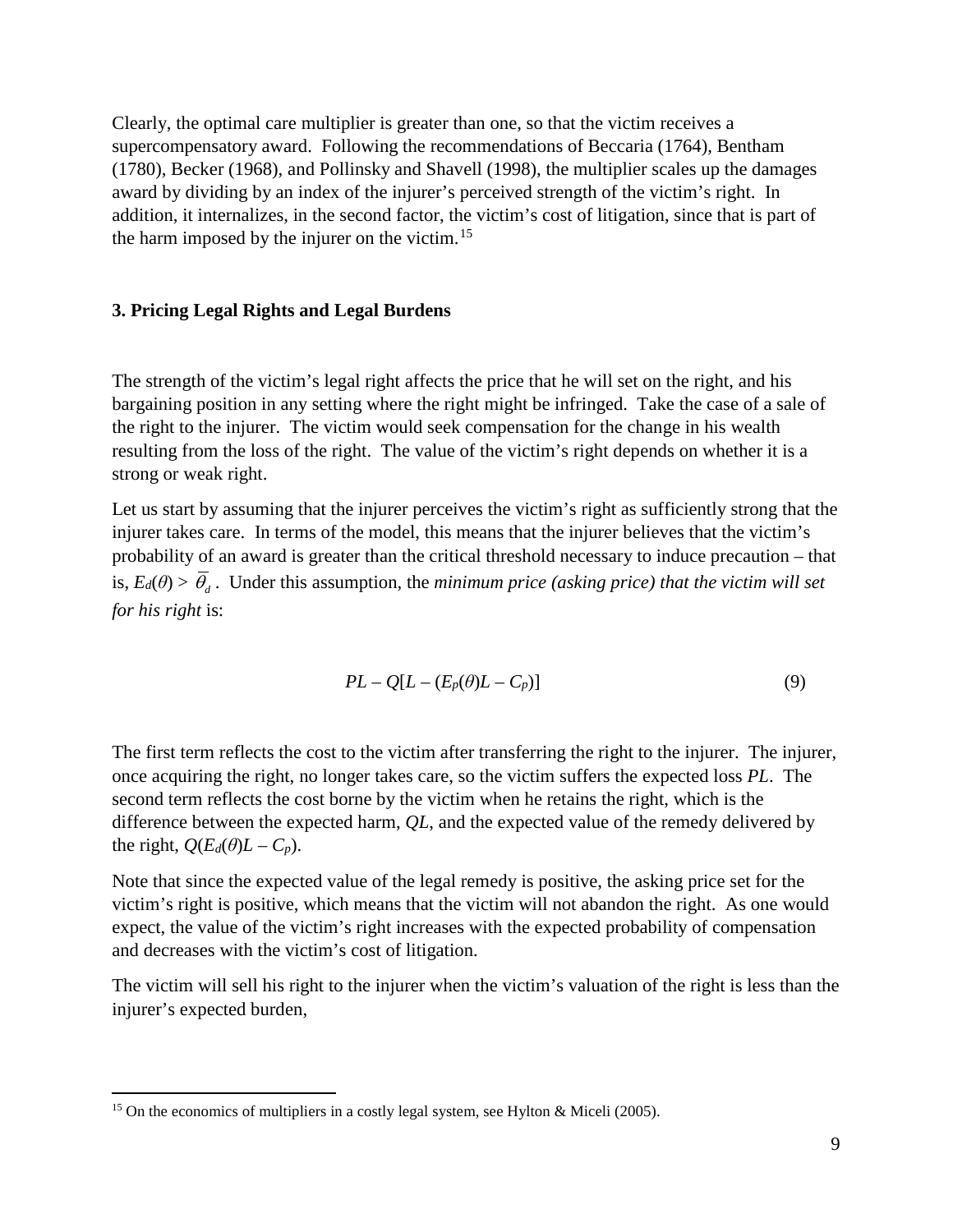$$
PL - Q[L - (E_p(\theta)L - C_p)] < X + QE_d(\theta)L + QC_d \,, \tag{10}
$$

or equivalently,

$$
(P-Q)L-X < Q(C_p+C_d)-(E_p(\theta)-E_d(\theta))QL \qquad (11)
$$

This expression compares the deterrence benefit from rights enforcement through litigation (left hand side), against the expected joint gain from barring litigation (right hand side). The expected join gain from barring litigation is the excess of the expected litigation cost savings over the expected *net wealth effect of litigation*. Enforcement through litigation has a positive net wealth effect when the plaintiff is *relatively optimistic*,  $E_p(\theta) > E_d(\theta)$ , and therefore gains more in expectation from litigation than the injurer loses. Conversely, enforcement has a negative net wealth effect when the victim is *relatively pessimistic* about his rights,  $E_p(\theta) < E_d(\theta)$ .

The waiver condition above can be compared to the standard waiver condition when rights are fully enforced, that is, when  $E_p(\theta) = E_d(\theta) = 1$ . In that case, *waivers are exchanged when the deterrence benefit from enforcement is less than the expected cost of litigation*:

$$
(P-Q)L-X < Q(C_p+C_d)
$$
\n
$$
(12)
$$

Put simply, the rights enforcement game is not worth the candle. This is also the condition, established in Shavell (1982), that governs the social desirability of litigation. Thus, *when enforcement is perfect, rights are waived when and only when litigation is socially inefficient*.

It follows that there is a divergence between private and social incentives to waive legal rights. The social incentive compares the deterrence benefit to the savings in litigation costs. The private (or joint) incentive includes the expected net wealth effect of litigation, which is merely a transfer between the parties.

When rights are not perfectly enforced, the waiver condition includes the expectations differential,  $E_p(\theta) - E_d(\theta)$ , analogous to that in the well-known Landes-Posner-Gould settlement model.[16](#page-12-0) In the waiver condition here, the expectations differential serves a similar function as it does in the LPG model. A waiver is an ex ante settlement. The victim waives his right to a legal remedy against the injurer in exchange for a payment, or some sort of concession. As the victim's perception of the strength of the right increases relative to the injurer's, it becomes less likely that the injurer will be willing to offer a payment that induces the victim to waive his right.

<span id="page-12-0"></span> <sup>16</sup> Landes (1971), Posner (1973), Gould (1973).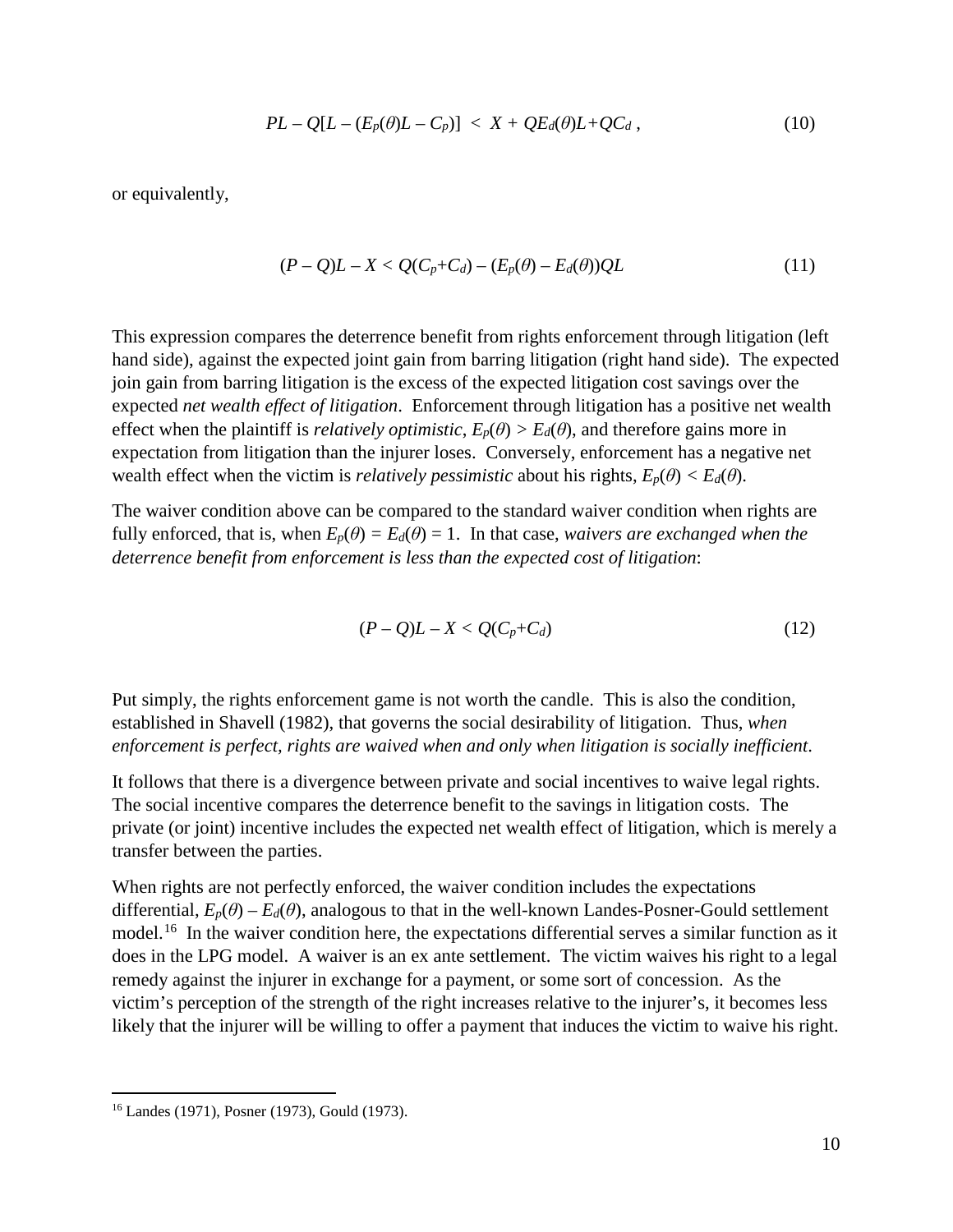If rights are not perfectly enforced, and expectations on the strength of the right differ between injurer and victim, waivers may not be exchanged in only the instances where such exchanges are socially desirable. In particular, if victims are relatively pessimistic about the strength of their rights they will discount and too readily sell their rights. Conversely, if victims are relatively optimistic they will be too reluctant, from a social perspective, to sell their rights to injurers; setting their asking prices too high. Indeed, given that the deterrence benefit is positive by assumption, if the net wealth effect of litigation – the expectations differential – exceeds the total cost of litigation, no waivers will be exchanged, regardless of the social inefficiency of litigation.

Take the relative pessimism case. In a discriminatory or arbitrary court system, victims will discount the value of their rights. This means that in contractual settings they will waive their rights for inadequate prices. Waivers could take the form of agreements not to sue, or burdensome conditions on the right to sue, such as arbitration or mediation requirements, or the exhaustion of internal remedies and processes. Contrary to the intuition that a contracting party will raise his price substantially to compensate for the risk of discrimination, in this analysis potential victims of discrimination do not raise their prices, because the underlying rights are perceived by them to be weak. One "price" a victim might pay for exercising his right to sue is the cost of retaliation; and if the underlying right is weak, a mild threat of retaliation may be sufficient to induce the victim to waive. $17$ 

Lastly, consider the case of imperfect enforcement of rights coupled with equal expectations on the strength of rights:  $E_p(\theta) = E_d(\theta) < 1$ . Here there is no anticipated net wealth effect from litigation. Victims waive rights under the same conditions – that is, efficiency – as when rights are fully enforced. Thus, if *victims and injurers have the same expectations on the strength of rights, victims will sell rights only when such transfers are socially efficient*.

In interpreting these results, especially the case of equal expectations, it should be noted that this is a positive account of the social incentive to waive. If the injurer took steps to increase the cost of litigation, the waiver condition would reflect those increased costs, suggesting waivers should be more frequent. On a normative view, this is troubling, because it suggests that waivers should be more frequent where the injurer has made litigation more costly to the victim.

This analysis assumes that the costs of litigation are all necessary and reasonable costs associated with the enforcement of rights. If the costs of litigation include additional injurer-made costs, such as retaliation, the normative implications of this model should be modified accordingly.

<span id="page-13-0"></span> $17$  Alternatively, the victim might abandon the right in response to the risk of retaliation for its exercise. Take the case of a specialized position in an industry dominated by a single employer. One example is that of a professional football coach who intends to sue the National Football League for discrimination. The threat is present that the team owners will never hire such a coach again. Eric Bachman, 4 Crucial Points About the Employment Discrimination Case Against the NFL, Monday, February 7, 2022 National Law Review, Volume XII, Number 38, [https://www.natlawreview.com/article/4-crucial-points-about-employment-discrimination-case-against-nfl;](https://www.natlawreview.com/article/4-crucial-points-about-employment-discrimination-case-against-nfl) Ellen McGirt, Why Brian Flores will never coach in the NFL again, February 8, 2022, Fortune,

[https://fortune.com/2022/02/08/brian-flores-will-never-coach-nfl-again-miami-dolphins/.](https://fortune.com/2022/02/08/brian-flores-will-never-coach-nfl-again-miami-dolphins/) The threat of ostracism in the hiring process would be sufficient retaliation, especially if coupled with weak rights to begin with, to induce waiver or abandonment of rights.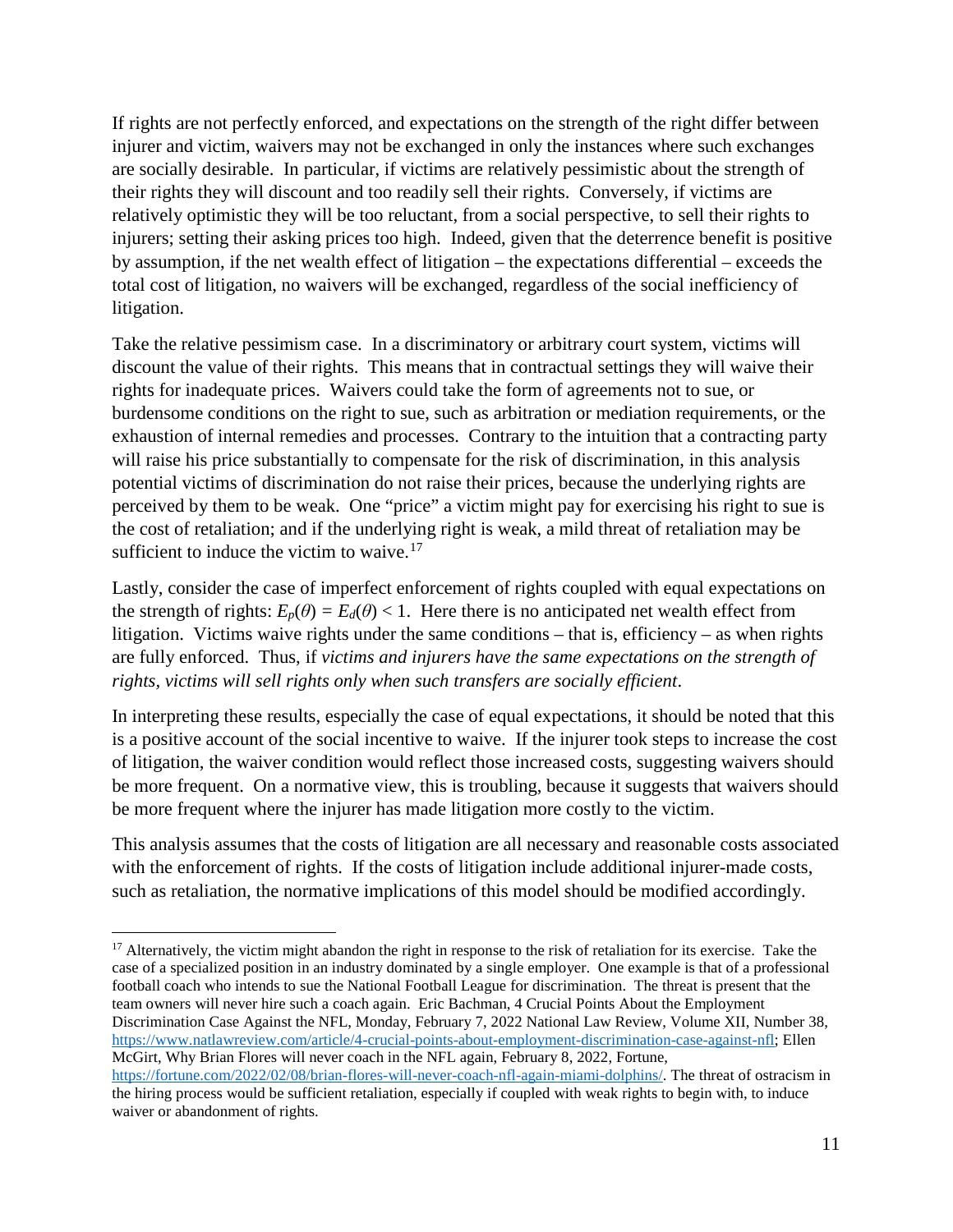Take the case of third-party retaliation, where a group threatens harm to victims who enter the courts. Such retaliatory harm is not a necessary cost of litigation, and waivers that occur in response to such threats should not be viewed as efficient. This is a point I will return to later.

#### 3.1 Sequential Approach Alternative

Recall that I have assumed that disputes do not settle ex post. This is equivalent to assuming that victim and injurer evaluate rights and burdens on their explicit terms rather than on predictions of bargaining outcomes in a future settlement negotiation.

What are the implications of this model if waiver is viewed, instead, as the first stage in a sequence of litigation actions?

Start with the final stage of the litigation sequence, where the parties decide whether to settle. If the victim is relatively optimistic and the expectations differential exceeds the cost of litigation, there is no joint incentive to settle, so the parties litigate for sure. In this case, the right hand side of (11) is negative, while (given the starting assumption that care is efficient) the left hand side is positive, so the condition for waiver cannot be satisfied, and the victim will not waive ex ante. Suppose, instead, that at the final stage the expectations differential is less than the total cost of litigation. Now settlement is possible. If, as assumed here, transaction costs are sufficiently low that mutually beneficial settlement agreements are consummated, then the dispute settles, eliminating litigation costs. With no expected litigation costs, a waiver will occur only if care is inefficient, which contradicts the starting assumption that care is efficient. So, again, no waiver materializes.

#### The upshot is that *in a sequential litigation model, no waivers occur unless care is inefficient*.

This alternative approach delivers a stark result and leaves little of the initial model. Its implications are broader too. Consider, again, the condition governing the social desirability of suit, from Shavell (1982). The condition holds that suit is socially desirable if and only if the deterrence benefit exceeds the expected total litigation cost. Suit is privately desirable if the expected award exceeds the victim's litigation cost. However, if the parties have the same expectations of litigation outcomes, or if victims are relatively pessimistic, or if victims are relatively optimistic but not enough to cause the net wealth effect to exceed the total cost of litigation, then disputes settle, and no litigation costs arise. Since, under these conditions, there are no expected litigation costs in the first stage, suit is socially desirable as long as care is socially desirable.<sup>[18](#page-14-0)</sup> The divergence between the private and social desirability of suit evaporates for the most part.

To reconcile this alternative approach with the approach taken in this model, I must assume that some features prevent the outcomes just described. One option, following Shavell (1982), is to

<span id="page-14-0"></span><sup>&</sup>lt;sup>18</sup> Shavell (1982) discusses implications of settlement. The result stated here is a direct implication of his analysis if settlement costs are assumed to be zero, instead of positive as assumed by Shavell.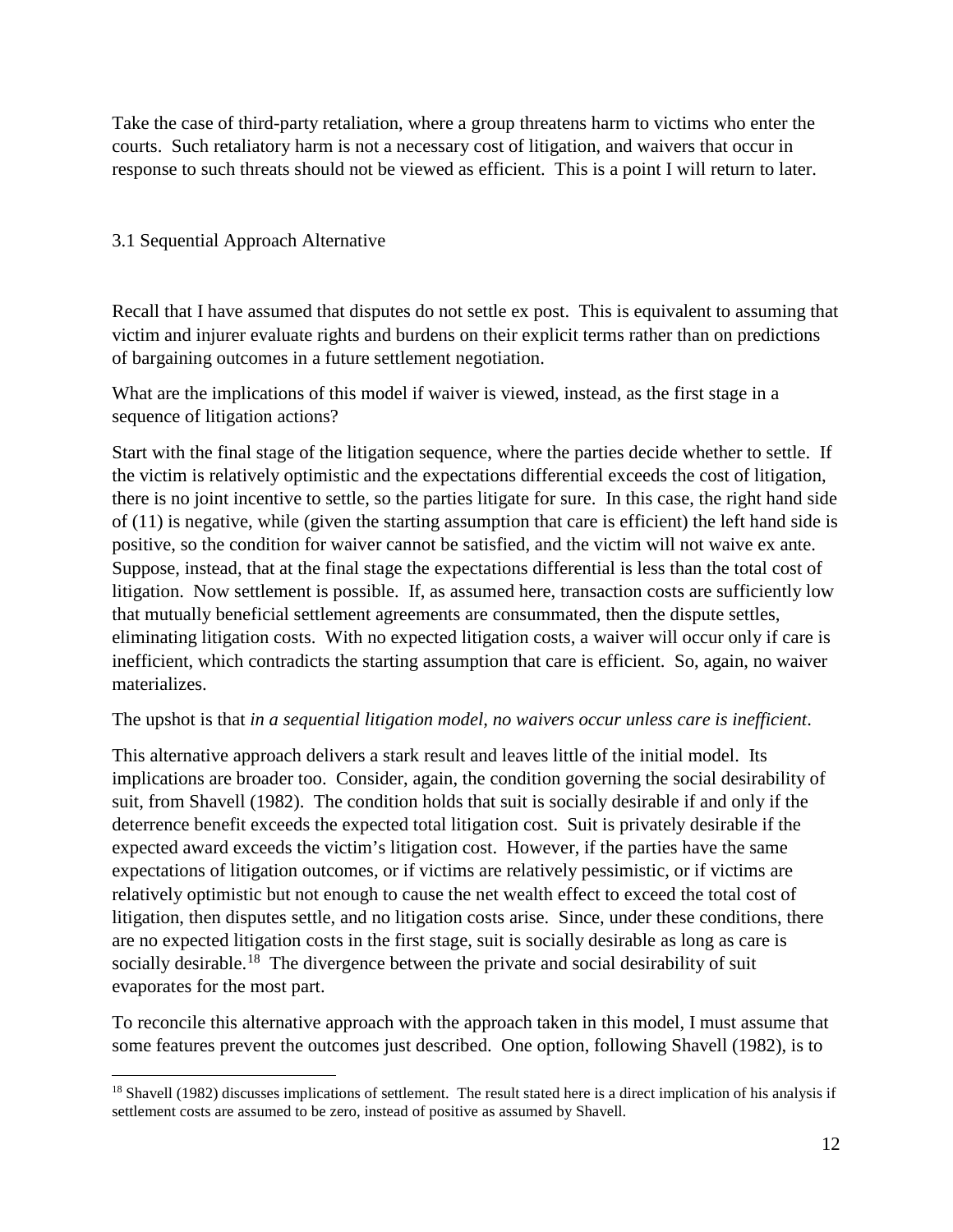assume settlement cannot eliminate all costs; some legal expenses ("settlement costs") exist in spite of settlement. But this results in simply replacing litigation costs with settlement costs. Instead, I assume the parties have limited information and cannot reach a common estimate, in the ex ante period, of the settlement amount that would result in the final stage of litigation. Under this assumption, the implications of this model carry through even under an approach that treats waiver as merely a stage of litigation.

To be more specific, suppose that individual settlement predictions follow the Nash bargaining solution, as in Cooter and Rubinfeld (1994). However, while Cooter and Rubinfeld assume equal bargaining power, I assume unequal bargaining power, with each party assuming either a bargaining disadvantage or a bargaining advantage.

Consider first the final stage where the parties decide whether to settle. A necessary condition is a positive contract zone for settlement, which means  $E_p(\theta)L - C_p < E_d(\theta)L + C_d$  must hold. If the contract zone is positive, then the victim expects the settlement to be  $S_p = (\alpha)[E_p(\theta)L - C_p] + (1-\alpha)E_p(\theta)L$  $\alpha$ [*E<sub>d</sub>*(*θ*)*L* + *C<sub>d</sub>*] and the injurer believes it will be  $S_d = (\beta) [E_p(\theta)L - C_p] + (1 - \beta) [E_d(\theta)L + C_d]$ , where  $0 \le \beta \le 1$  and  $0 \le \alpha \le 1$ .

With equal bargaining power assumed, the weights on the separate "threat points" would be one half each, resulting in a common settlement amount prediction based on an equal split of the surplus. With unequal bargaining power assumed, the weights imply different estimates of the settlement amount, each estimate reflecting an unequal split of the surplus. Thus,  $\beta$  >  $\frac{1}{2}$  is consistent with the injurer believing he has the bargaining advantage, and  $\alpha > \frac{1}{2}$  is consistent with the victim believing he has the bargaining disadvantage.  $\beta > \frac{1}{2}$  and  $\alpha < \frac{1}{2}$  means each side believes he has the advantage and anticipates grabbing more than half of the surplus.

Working backward, knowing that settlement will be feasible in the end, a waiver is exchanged in the first stage when and only when

$$
PL - Q(L - S_p) < X + QS_d,\tag{13}
$$

or, equivalently,

$$
(P-Q)L-X < Q(S_d-S_p). \tag{14}
$$

This inequality provides a general condition governing waivers when victim and injurer predict that they will settle litigation. If the settlement amount predictions are the same, or if the plaintiff's prediction exceeds the defendant's, the victim waives his right only when care is inefficient (the default assumption is efficiency).

Substituting the specific settlement predictions, the condition for waiver is equivalent to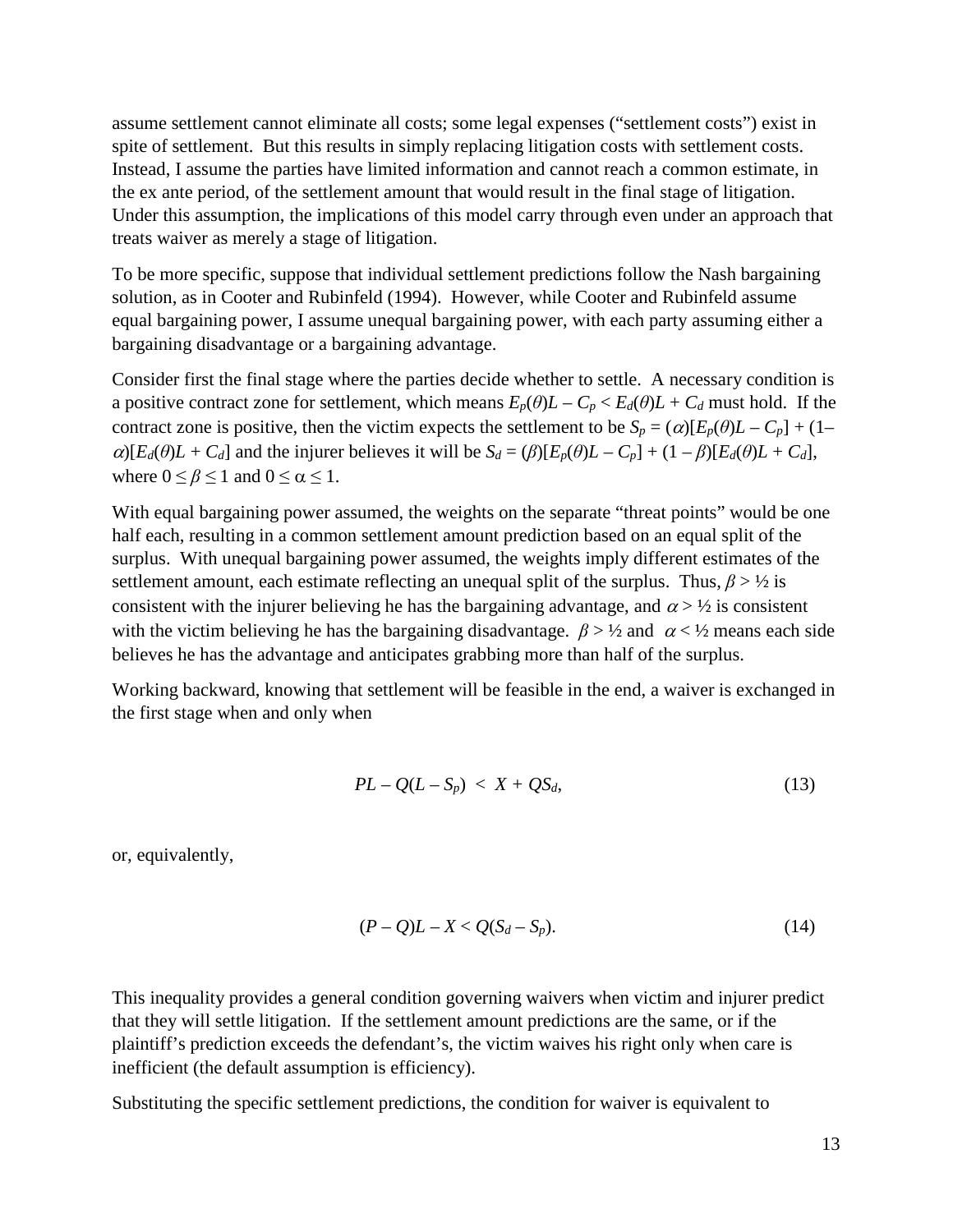$$
(P-Q)L-X
$$

The prospects for a waiver depend on the contract zone effect (the bracketed term, positive) and the bargaining power effect,  $(\alpha - \beta)$ . The bargaining power effect is negative, precluding waiver as long as care is efficient, if both sides believe they have the bargaining advantage. The bargaining effect is definitely positive if both sides believe they have the bargaining disadvantage, and may be positive if at least one side believes he is disadvantaged.

The bargaining power effect dampens the influence of the contract zone on the range of waivers observed. For example, if  $\alpha = 3/4$  and  $\beta = 1/4$  (both believe disadvantaged), then the bargaining power effect shrinks the effective contract zone by half. Waivers will involve less efficient areas of enforcement.

The claims of this model, developed in the previous part under the assumption that cases do not settle, carry through under this sequential version. The condition governing the joint incentive to waive derived in the previous part, (11), is just a special case of (15) with no bargaining power  $(\alpha = 1, \beta = 0).$ 

Of special interest in the case where the injurer has the bargaining advantage. Some courts have said that they are less likely to enforce a waiver in this case.<sup>[19](#page-16-0)</sup> But this model suggests no special concern for the case where the injurer has the bargaining advantage. As the bargaining power of the injurer increases, waivers involve less efficient areas of enforcement, but this is no justification, standing alone, for refusing to enforce them.

3.2 Injurers Perceive Rights as Weak

In the foregoing discussion I assumed that the injurer believes rights are sufficiently strong that he takes care. Now suppose this is not the case; that is, suppose the injurer's expectation on the strength of the victim's right is below the critical threshold that induces care,  $E_d(\theta) < \overline{\theta}_d$ . The injurer refuses to take care because he perceives the victim's right as too weak to make care privately cost efficient.

Given the injurer's refusal to take care, the most that he will pay for a waiver from the victim is

$$
PE_d(\theta)L + PC_d \tag{16}
$$

<span id="page-16-0"></span><sup>&</sup>lt;sup>19</sup> See, for example, Tunkl v. Regents of the University of California, 60 Cal.2d 92 (1963).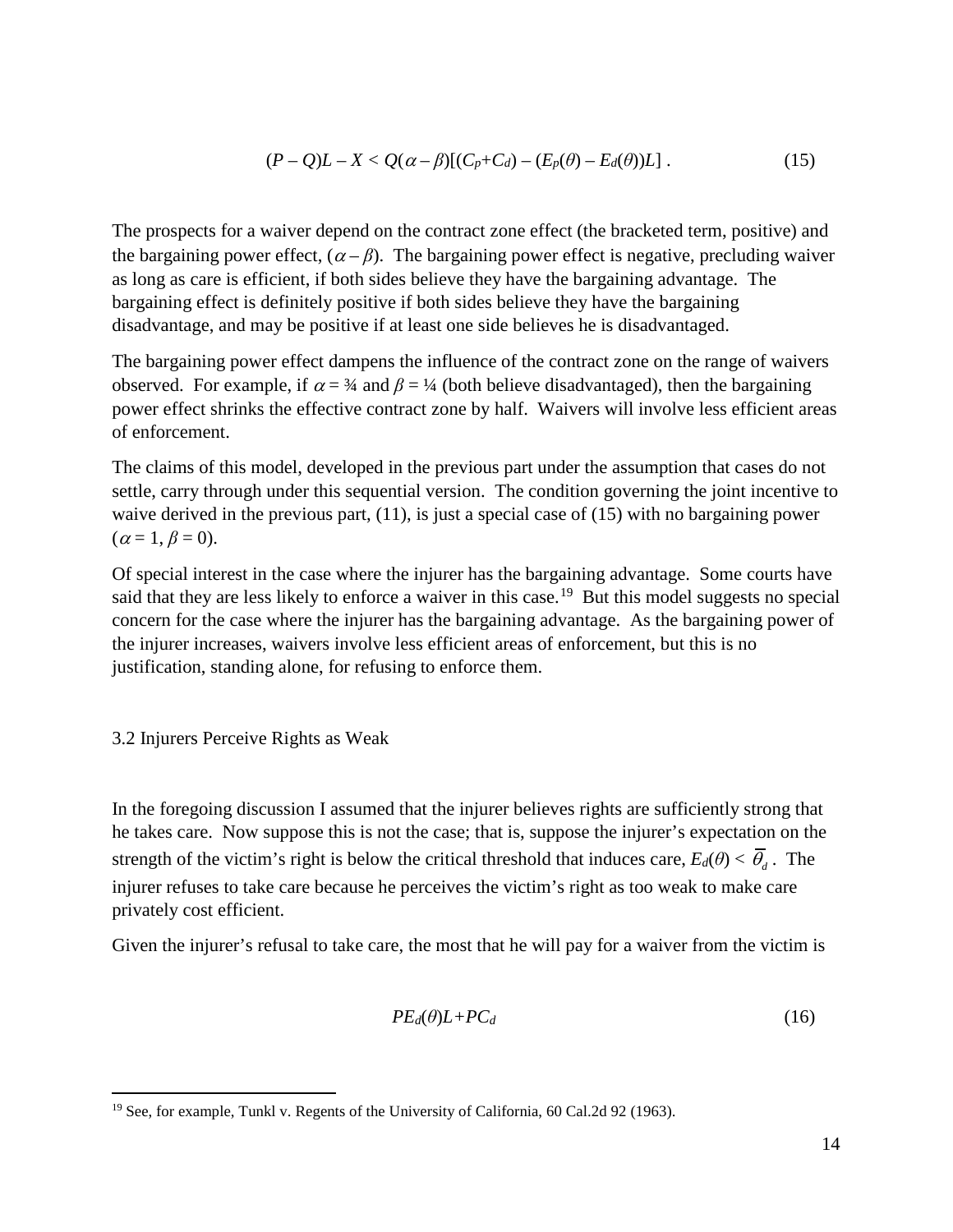What price will the victim set for a waiver of his right to a legal remedy? Since the injurer will not take care, the minimum asking price for a waiver is

$$
PL - P[L - (E_p(\theta)L - C_p)] \tag{17}
$$

or equivalently,

$$
P[E_p(\theta)L - C_p]. \tag{18}
$$

The waiver will be exchanged when and only when

$$
P[E_p(\theta)L - C_p] < PE_d(\theta)L + PC_d \,. \tag{19}
$$

Thus, the condition governing waivers is now

$$
(E_p(\theta) - E_d(\theta))L < C_p + C_d \,,\tag{20}
$$

which is the familiar Landes-Posner-Gould settlement condition. This is not surprising given that waivers are, in essence, ex ante settlements. The waiver itself has no bearing on the injurer's incentive to take care in this case. The only effect of a waiver is to determine whether the parties remain free to enter the "betting forum" of the court if an injury should occur. This suggests the LPG analysis is somewhat broader than its application to trial settlements. In a setting where litigation does not affect incentives for care, ex ante waiver incentives are governed by the same considerations that govern ex post settlement incentives.<sup>[20](#page-17-0)</sup>

Since litigation does not affect the incentive to take care in this scenario, all litigation is inefficient. It generates additional costs (litigation) without influencing the incidence of the underlying harmful conduct.<sup>[21](#page-17-1)</sup> The socially efficient outcome entails waiver of rights. However, not all victims waive their rights. If victims are relatively optimistic, to a sufficient degree, the parties will not enter into waiver agreements, and litigation will occur. If victims are relatively

<span id="page-17-0"></span><sup>&</sup>lt;sup>20</sup> The term "waiver" is sometimes applied in settings that do not seem appropriate. There are, for example, "waiver agreements" entered into *after* the injury, as in the case of an employment separation agreement that includes a "waiver" of claims for past harms. Such post-injury waivers are better viewed as ex post settlements. Of course, they are governed by the LPG settlement condition.

<span id="page-17-1"></span> $21$  On the welfare considerations around litigation and settlement, see Spier (1997).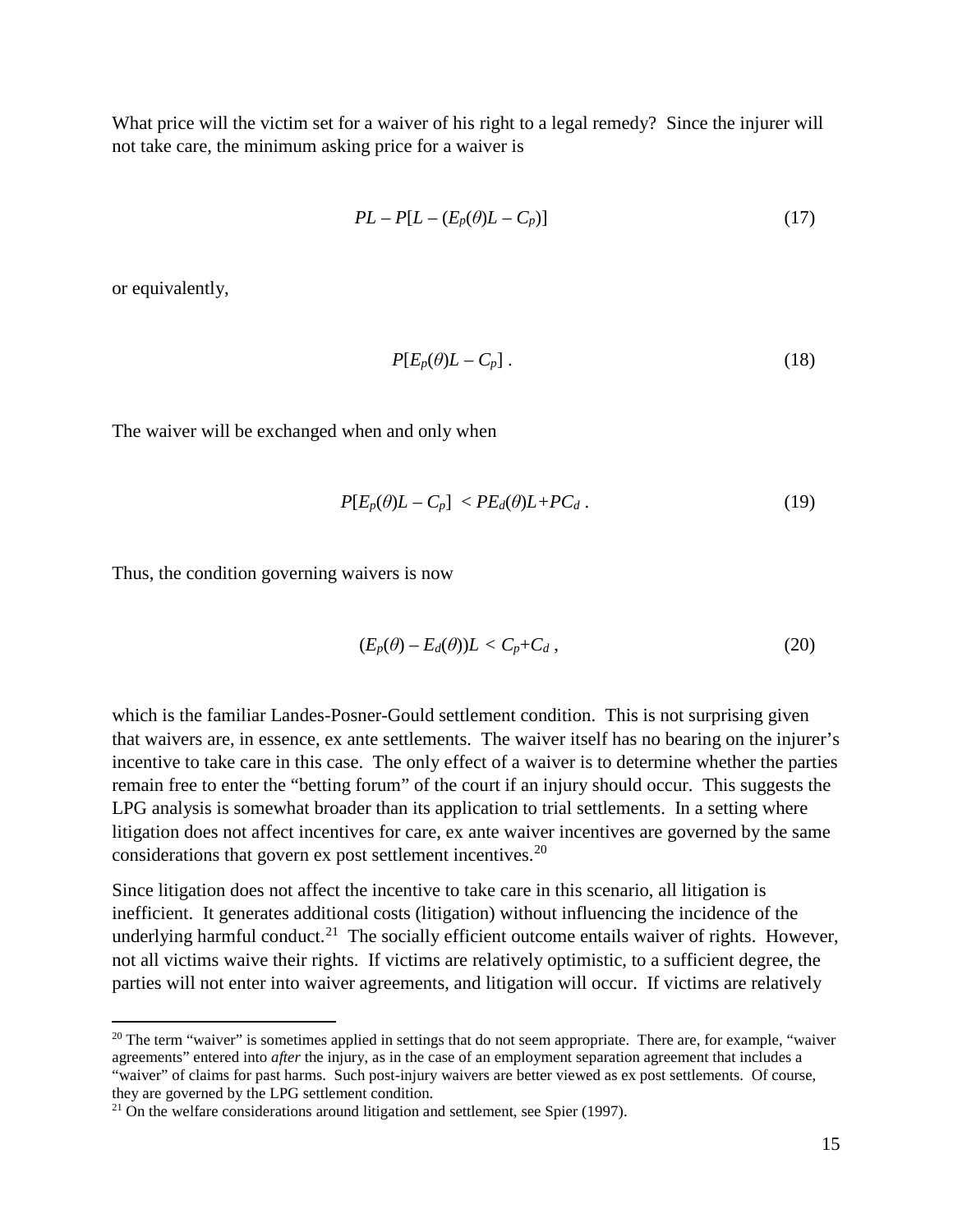neutral or pessimistic, they will waive, and the outcome will be one in which injurers take no care and victims do not litigate. However, this is not the same as abandonment of rights. Waiving victims still view rights as valuable in this scenario, but choose to waive because the ex ante value of the right is less than the ex ante burden of the injurer.

#### 3.3 Abandonment of Rights

Throughout I have assumed that victims are sufficiently optimistic about the strength of their rights that they regard the right to a legal remedy as valuable – that is,  $E_p(\theta)L - C_p > 0$ . Hence, every victim goes to court after an injury.

Here I want to consider two changes in the model that would result in victims perceiving their rights as valueless. The first change to consider involves expectations on the probability of a compensatory award, *θ*. Instead of assuming  $0 < θ<sub>l</sub> < θ \le 1$  (where  $θ<sub>l</sub>L = C_p$ ), as before, now assume  $0 < \theta \le 1$ . The perception indexes regarding the strength of victim rights are now  $E_p(\theta) =$  $\int_0^1 \theta f_p(\theta) d\theta$  and  $E_d(\theta) = \int_0^1 \theta f_d(\theta) d\theta$ .

Suppose victims believe that the regime is one of sporadic enforcement of rights, so that the victim's expectation falls below the minimum threshold required for the legal remedy to have positive value – that is,  $E_p(\theta) < \theta_l$ . This might occur because the regime is actually one in which there is weak enforcement, for example where courts are hostile to victims. Alternatively, this might occur because victims have been led to believe that courts are unlikely to enforce legal rights, whatever the truth of the matter.

Since the expected value of the legal remedy is negative, no victim brings a suit in response to an injury. Given that the expectations are public, the injurer knows that no victim will find it rational to sue, and therefore the cost of not taking care,  $Prob(Suit)[PE_d(\theta)L+PC_d]$ , is equal to zero (because *Prob*(*Suit*) = 0), and the injurer will not take care. Moreover, since there is no threat of a lawsuit, the injurer will not offer a positive price for a waiver.

This scenario appears as one in which victims perceive their rights to be worthless, and abandon them. Of course, the central problem is that victims perceive courts to be sufficiently hostile, and rights correspondingly weak, that the litigation threat loses credibility.

If victims could bind themselves to file suit, $^{22}$  $^{22}$  $^{22}$  in spite of the weakness of rights, the outcome might be different. The asking price for the right (9) could be positive, in spite of the negative expected value of the remedy. The reason is that the victim could be better off retaining his threat to sue, even though negative value, than relinquishing the threat and suffering the

<span id="page-18-0"></span> $22$  The only binding mechanism available in the law is the class action device. The class action is in play when there are numerous injuries generated by the same injurious event or technology. Although class actions convert negative value one-on-one claims into positive value aggregate claims, when there is heterogeneity among victims it is possible to have negative value claims within the pool. This paper examines injuries in the one-on-one scenario inappropriate for class actions.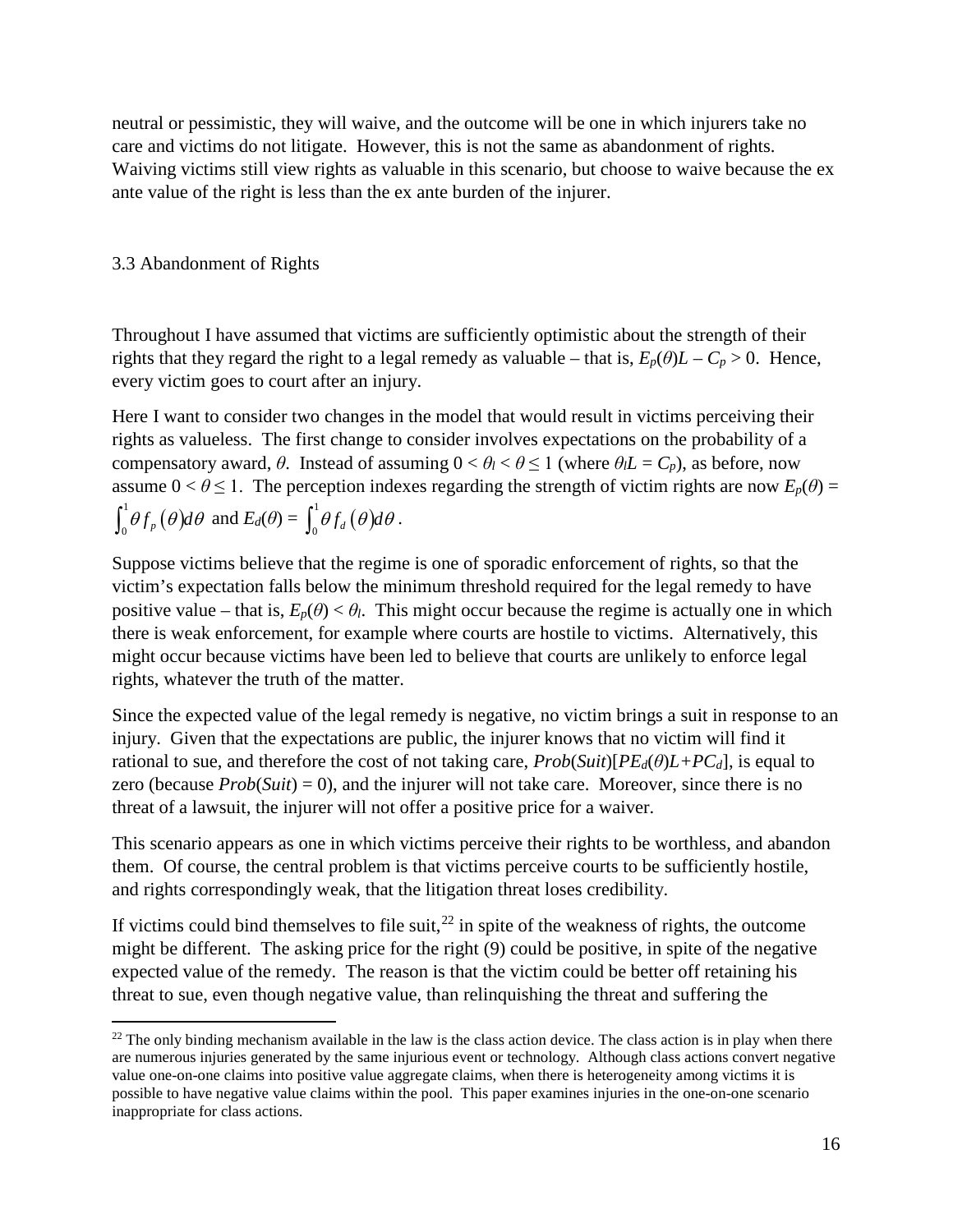consequent greater risk of harm. Indeed, if the avoided harm due to the threat of suit is greater than the expected cost of litigation to the victim, that is,  $(P - Q)L > QC_p$ , then the asking price is never negative even though the expected value of the remedy may be negative. However, in the absence of a precommitment to sue, the injurer knows that suit is irrational for the victim ex post, and therefore has no reason to pay for a waiver  $ex$  ante.<sup>[23](#page-19-0)</sup>

The second alteration of the model that could generate the outcome where rights are treated by victims as valueless involves the introduction of additional costs associated with litigation, such as retaliation against victims who go to court. It should be clear that if the cost of retaliation is sufficiently high, the expected value of the legal remedy could turn negative, rendering the threat to sue noncredible.

#### **4. Implications**

This model of the valuation of legal rights offers several messages. First, the perceived strength of rights affects victims' perceived value of those rights, and the incentives of injurers to take care to avoid infringing rights. As victims perceive legal rights as less valuable, they will be more willing, or more vulnerable, to trade those rights away, or even abandon their rights. As injurers perceive the rights of victims as weaker, they take fewer precautions to avoid harming victims, and become less willing to forgo any gain in connection with harming victims.

Second, socially desirable waivers occur when the deterrence benefit from enforcing a right is less than the expected cost of enforcement. However, divergent perceptions of injurers and victims regarding the strength of victim rights can distort joint waiver incentives away from the socially desirable standard – even assuming transaction costs are zero. The key factor driving this distortion is the perceived net wealth effect of litigation when expected court outcomes are divergent. This perceived net wealth effect pushes the parties toward litigation (away from waiver) if the victim is relatively optimistic and away from litigation (toward waiver) if the victim is relatively pessimistic.

Third, pessimism harms victims. Potential victims may inefficiently waive or even abandon their rights because they are relatively pessimistic about the strength of their rights. Thus, in contractual settings they may too readily accept compensation, explicit or implicit, for waiving their right to a remedy against the injuring party. And whether or not transaction costs are low, pessimistic victims may be persuaded to forgo their rights in response to threatened retaliation for asserting them.

<span id="page-19-0"></span><sup>&</sup>lt;sup>23</sup> One possibility not discussed so far is the option the victim has to pay the injurer for an ex ante fee-shifting agreement, similar to the ex post agreement analyzed in Donohue (1991). Under such an agreement, the victim would pay the injurer to assume the victim's litigation expense should he decide to sue in the future. The condition governing such an agreement is precisely the same as (11), and the analysis would be repetitive. However, the likelihood of such an agreement, at the behest of the victim, seems slim.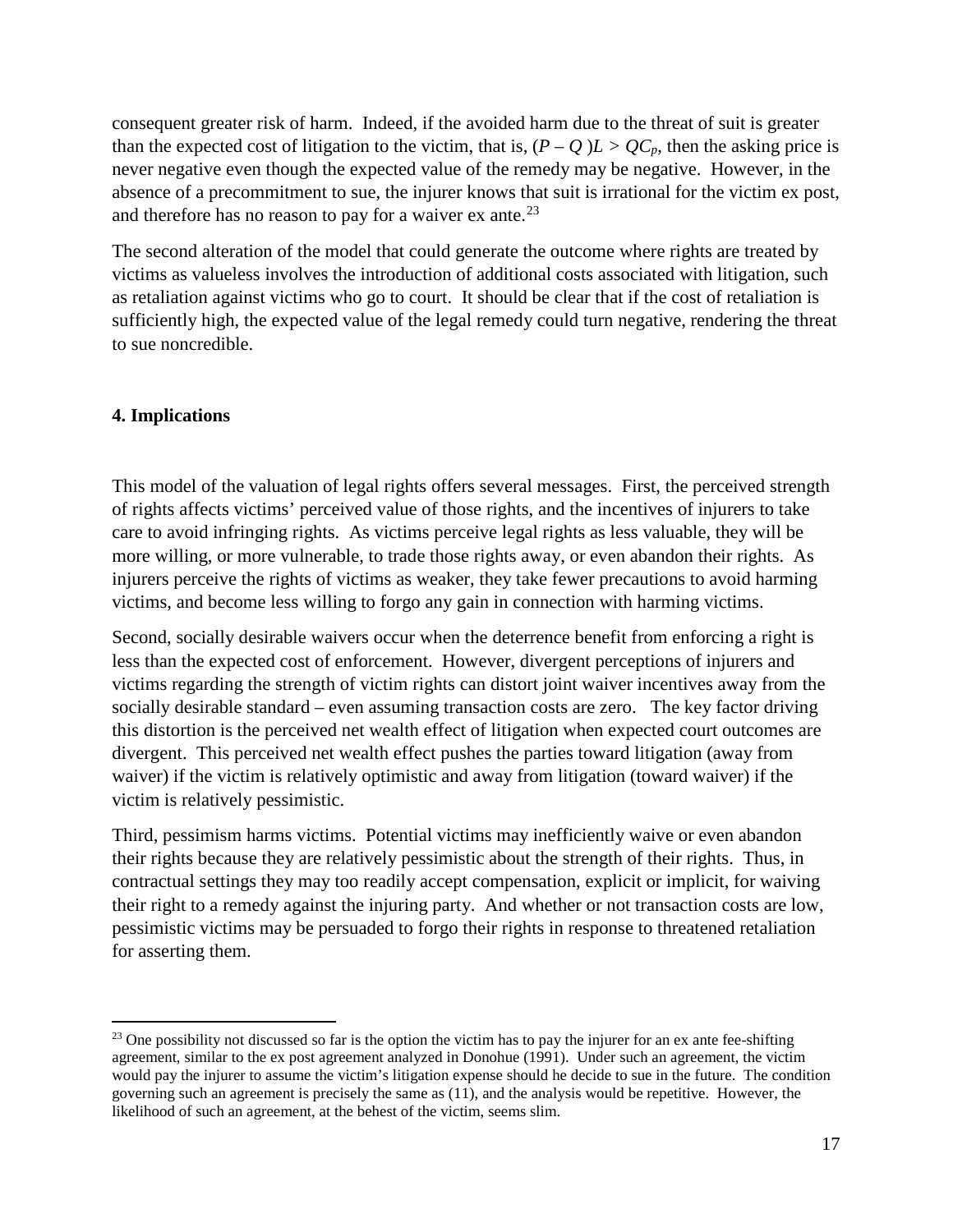Where injurers perceive victim rights as so weak that they no longer take care, relatively pessimistic victims will waive their rights, resulting in an outcome of no litigation and no precaution (or forbearance from intentional harm). Under the same condition, optimistic victims will litigate, but such litigation cannot induce injurers to take care.

When victims are extremely pessimistic about the strength of their rights, they will not use the courts, effectively abandoning their rights. Injurers will not take care, or offer anything in exchange for waivers, given that there is no threat of litigation.

These results have implications for the desirability of enforcing waiver agreements, and broader matters such as discrimination. On the enforceability question, this model raises doubts about the desirability of enforcing waiver agreements even in the best-case, zero-transaction-cost setting – and here I use the term waiver agreements to refer broadly to all seemingly-accepted conventions that effectively prohibit litigation. The hostility courts show toward enforcing waivers may be warranted. Uncertainty and pessimism about the strength of legal rights can generate waivers in settings where it would be socially preferable for victims to retain their rights.

#### 4.1 Discrimination

The model has implications for the effects of discrimination on legal rights. Victims who are subject to discrimination in society, including in the courts, will tend to be pessimistic about the value of their legal rights. Injurers can weaken rights further by enhancing the perception of discrimination on the part of victims. Victims who believe their rights are weak, because of unequal treatment in the courts, will tend to trade those rights away for little compensation, or even abandon their rights. These observations generate additional implications.

Discrimination, rather than being a "taste" or byproduct of statistical inferences (Becker, 1957; Phelps, 1972), serves a concrete function, which may help explain its prevalence in many societies. In interactions between victim and injurer, discrimination reduces the burdens created by legal rights. Injurers have incentives to foster discrimination in the courts in order to reduce the costs imposed by legal rights and the asking prices for legal rights that are purchasable or appropriable. In social interactions and general contract settings, bargaining positions and "threat points" of victims are lessened by discrimination in the courts, and the expectations it generates. At the same time, the superficial framework of legal rights remains intact, and fully accessible to injurers should they need them.

The model provides a perspective for understanding cases where discrimination victims have not asserted their legal rights. One case is the 1921 racist massacre of black citizens in Tulsa, Oklahoma. The massacre resulted in the destruction of more than 1,000 homes and a death toll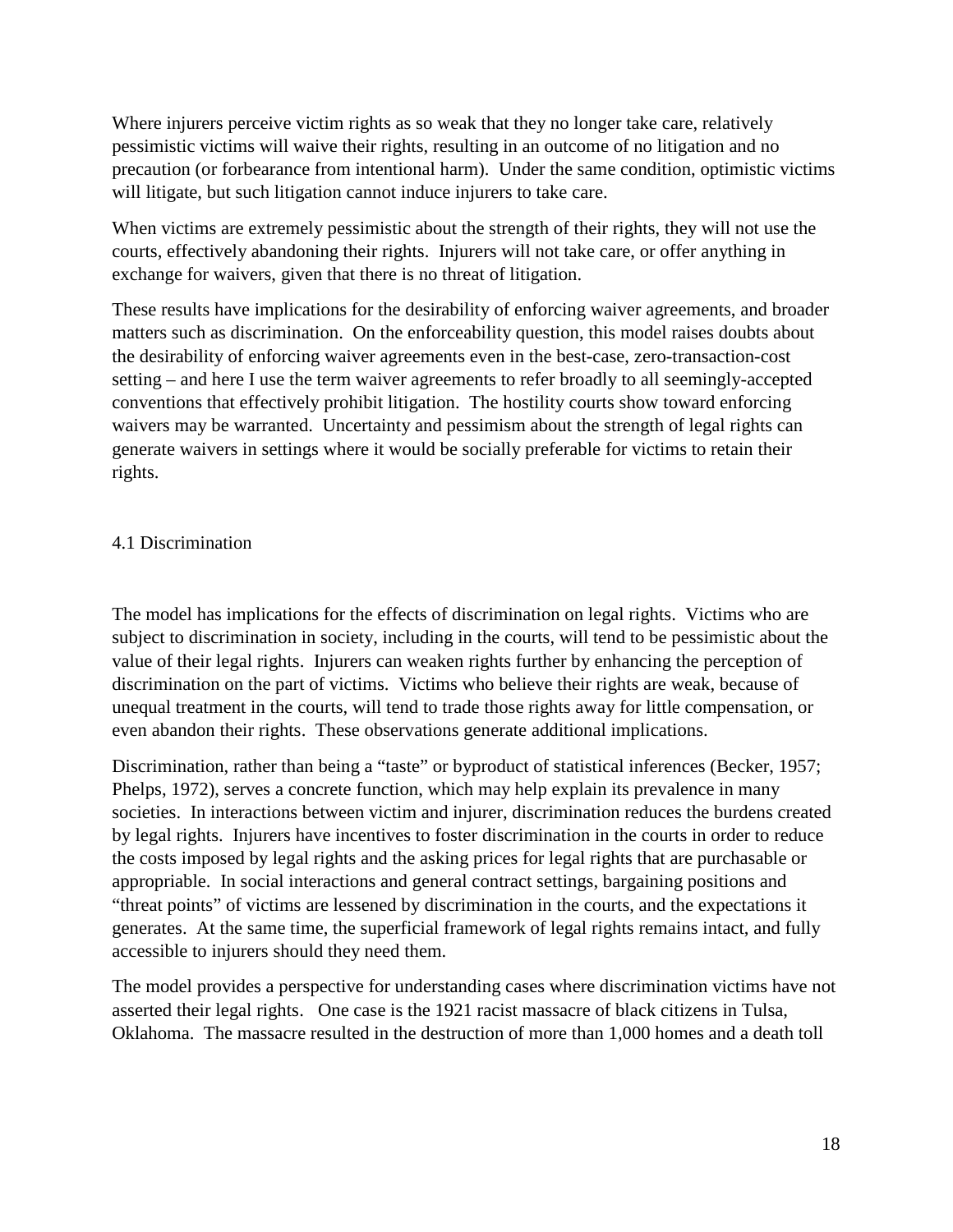as high as  $300<sup>24</sup>$  $300<sup>24</sup>$  $300<sup>24</sup>$  One class action compensation claim, brought in 2004, was dismissed by the court because of the amount of time that had passed since the incident.<sup>25</sup> The massacre involved the aid of city officials. The relatively small immediate wave of litigation – roughly 100 lawsuits, none successful<sup>[26](#page-21-2)</sup> – reflected the hostility of local courts to black citizens at the time, rendering their legal rights valueless and resulting in the abandonment of those rights for many. As time passed, additional legal hurdles, such as identification of injurers, contributed to weaken legal rights further.

Importantly, the perceived weakness of legal rights held by black American citizens, over the period of time after slavery and up to the 1960s, could explain the incentives of racist mobs to attack in the first place. The same perceptions, rationally based, generated the numerous incidents of lynching, and the apparent impunity of injurers who participated.

This model lays out the process by which legal rights are rationally waived, conceded, or abandoned. It obviously calls into question applications of time bars (statutes of limitation, doctrine of laches, or estoppel, or prescription of rights) in settings where victims have been rationally pessimistic about rights.

#### 4.2 Lawyers and Clients

Lawyers play an important role in shaping perceptions of the strength of legal rights. This model provides an insight on the regulation of lawyers' actions.

Take the *conflict of interest* problem. In the classic conflict, the lawyer serves both victim and injurer. In the course of advising both, the lawyer could persuade the victim that his legal rights are weak. The beneficiary of such an effort would be the injurer, who would gain by being relieved of the burden of taking care (or of forbearing from causing harm). In the worst-case scenario, the lawyer could profit by derogating victim rights and charging injurers for the full value of the resulting legal immunity.

There are numerous variations on this worst-case scenario. The lawyer could severely diminish the value of the victim's right by passing on confidential information to the injurer. For example, in a setting of discrimination or of sexual harassment, the lawyer could pass on information that would enable the injurer to impeach the credibility of the victim – say, by arguing that the victim could have done more to avoid harm. The same holds for any tort claim where the injurer could assert a contributory negligence theory.

<span id="page-21-0"></span> <sup>24</sup> See, e.g., History.com, Tulsa Race Massacre, [https://www.history.com/topics/roaring-twenties/tulsa-race](https://www.history.com/topics/roaring-twenties/tulsa-race-massacre)[massacre.](https://www.history.com/topics/roaring-twenties/tulsa-race-massacre)<br><sup>25</sup> Alexander v. State of Oklahoma, Case No. 03-C-133-E (N.D. Okla. Mar. 19, 2004); Alexander v. Oklahoma, 382

<span id="page-21-1"></span>F. 3d 1206 (10th Cir. 2004), cert denied Alexander v. State of Oklahoma, 544 U.S. 1044 (2005).

<span id="page-21-2"></span><sup>&</sup>lt;sup>26</sup> Alexander v. Oklahoma, 382 F. 3d 1206, 1218 (10<sup>th</sup> Cir. 2004).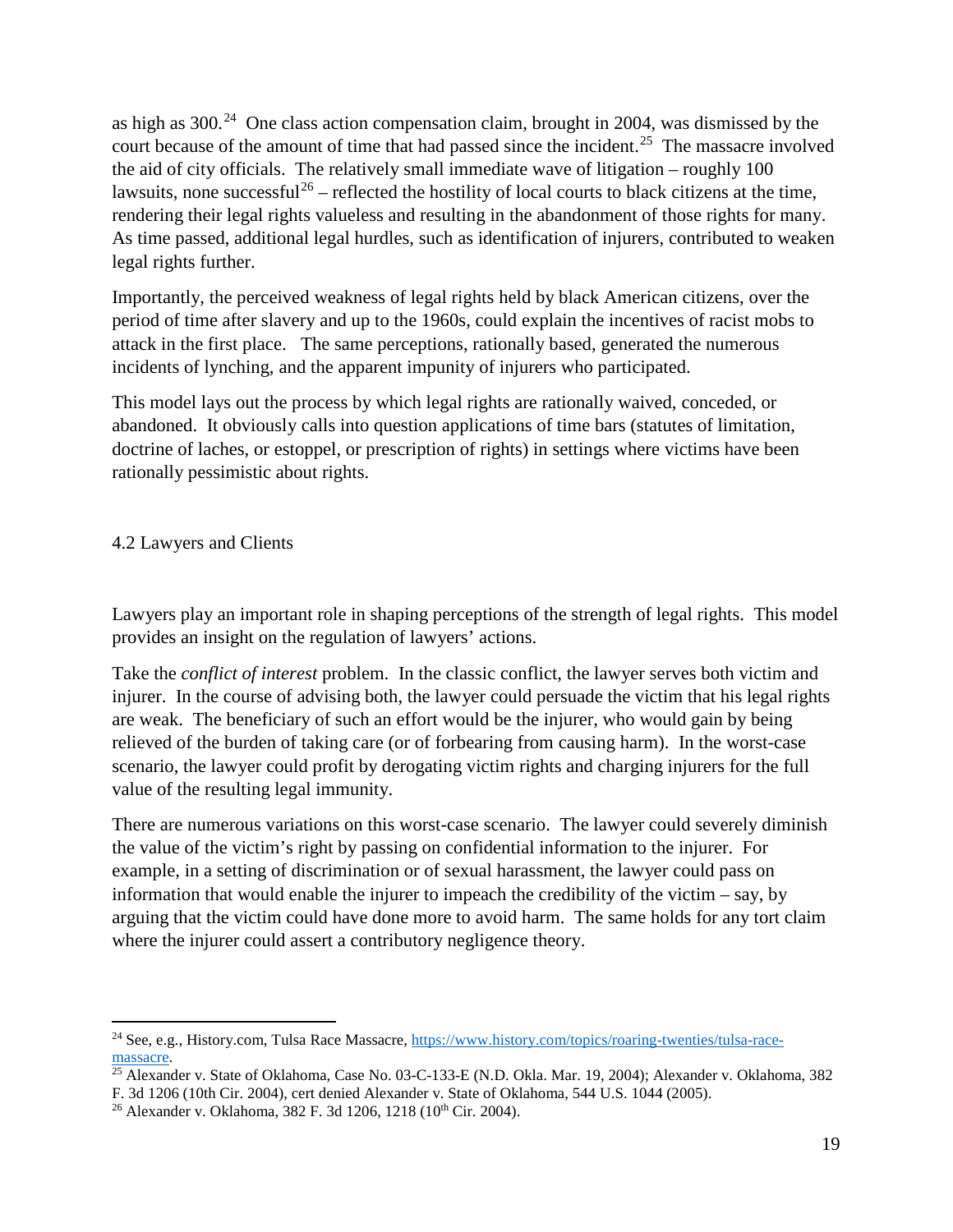In *Andrew Corp. v. Beverly Mfg. Co*., [27](#page-22-0) the same law firm represented the patentee and the patentee's rival, who was seeking to patent a competitive substitute to the patentee's technology. This presented the obvious risk that the patentee's confidential information on the validity of its patent claims was passed on to and used on behalf of the rival in its efforts to design around the patentee's claims.[28](#page-22-1)

The lawyer could weaken the perceived value of victim rights, through false persuasion of the victim, to enable the injurer to purchase those rights more cheaply in a waiver agreement, or some other agreement in which the victim sells the right to bring a legal claim (for example, employment severance, arbitration agreement, or settlement agreement). Thus, the situation at the start could be one in which the victim's asking price for his legal right is greater than the injurer's bid (injurer's overall burden), precluding the possibility of a waiver. After the lawyer persuades the victim that his right is weak, the victim's asking price falls below the injurer's bid, rendering the victim's right easily purchasable by the injurer, or leading the victim to abandon the right.

These observations suggest that the ethical rules governing lawyers serve an important function in maintaining the value of legal rights.<sup>29</sup> Lawyers are required to maintain client confidences. Lawyers are prohibited, generally, from representing parties whose interests are in conflict, though there are exceptions to the prohibition.

Returning to the problems of discrimination and unequal treatment, a predatory government, or predatory interest groups influencing a government, could severely diminish legal rights through the monitoring of lawyers. In *NAACP v. Alabama*, [30](#page-22-3) the state of Alabama sought the business and membership records of the NAACP. Exposure of the records would reveal lawyers who had worked with the NAACP at a time when such work, in Alabama, would have put them in danger, and consequently deter those lawyers and other lawyers from working with the NAACP to prosecute civil rights claims. Similarly, the government of China, in 2015, imprisoned roughly 300 civil rights lawyers, most likely to question them on the details of their activities and persuade them – through hectoring, threats, and torture – to desist.<sup>31</sup> Such a mass detention signals to potential civil rights complainants that no lawyer in China can be relied upon to keep their confidences and to prosecute their claims.

4.3 Normative Remarks on Ideal Enforcement

<span id="page-22-0"></span> <sup>27</sup> 415 F. Supp. 2d 919 (N.D. Ill. 2006).

<span id="page-22-1"></span> $^{28}$  Applying ethics rules, the court disqualified the law firm and excluded its opinion letters on the validity of Andrew Corp.'s patent claims.

<span id="page-22-3"></span><span id="page-22-2"></span> $29$  Hylton (2021).

<sup>30</sup> 357 U.S. 449 (1958).

<span id="page-22-4"></span><sup>&</sup>lt;sup>31</sup> See Mary Lawlor, China Undermining Human Rights by Locking Up Rights Lawyers, UN Independent Expert Says, at https://news.un.org/en/story/2020/12/1080242 (China has mounted a "shocking" five-year assault on lawyers who stand up for human rights, putting them in prison and even torturing them).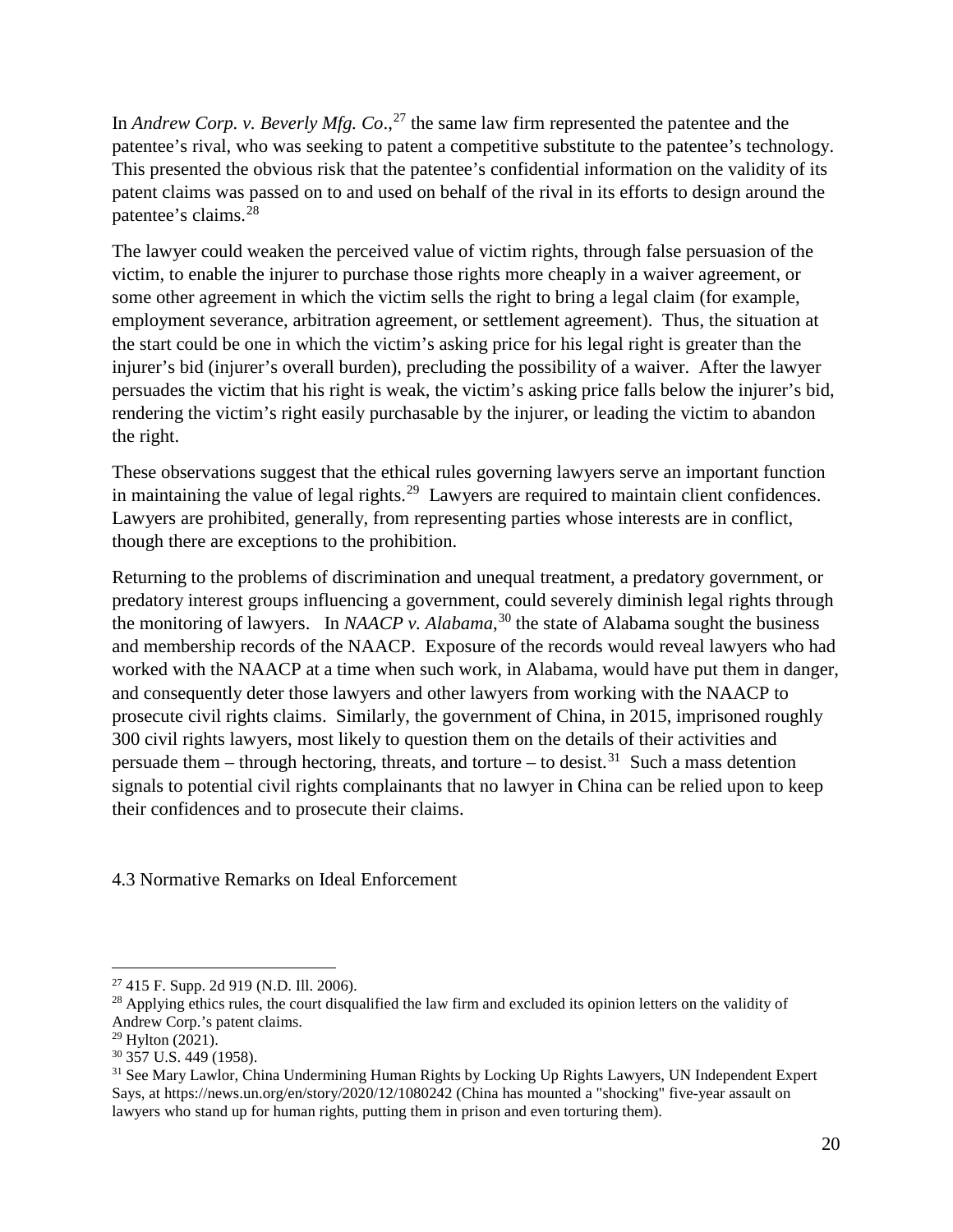As noted earlier, the notion of efficiency has to be treated with care in this model. The basic efficiency condition for waiving or selling a legal right compares the deterrence benefit of enforcement with the total litigation cost. Efficient waivers occur when the deterrence benefit is less than the total litigation cost. However, the cost of litigation must be understood as incorporating only necessary costs incurred in litigation. Otherwise, the injurer's own efforts to increase the victim's cost of litigation would appear to generate a social interest in additional waivers, which would be a perverse conclusion. Any costs generated by the injurer solely to deter litigation should be treated as part of the harm imposed by the injurer on the victim. Such costs should be internalized to the injurer, perhaps through a multiplier on damages.

Let us reconsider the function of the optimal care multiplier, which internalizes to the injurer all of the costs imposed by his conduct. What is the relationship between waivers and the optimal care multiplier? Should waivers continue to occur even if courts implement optimal care multipliers?

Assuming courts apply the optimal care multiplier, the overall burden of taking care for the injurer is

$$
X + QE_d(\theta)m^*L + QC_d.
$$
 (21)

Substituting the optimal care multiplier (8), the injurer's burden can be written

$$
X + QL + Q(C_d + C_p) \tag{22}
$$

This expression reflects the property that the optimal care multiplier internalizes to the injurer all of the costs generated by his conduct, which include the harm and the litigation costs.

Incorporating the multiplier, the victim's asking price for a waiver is

$$
PL - Q[L - (E_p(\theta)m^*L - C_p)] \tag{23}
$$

which is equivalent to

$$
PL - Q[1 - (E_p(\theta)/E_d(\theta))](L - C_p) \tag{24}
$$

It follows that waivers are exchanged, under an optimal care multiplier, when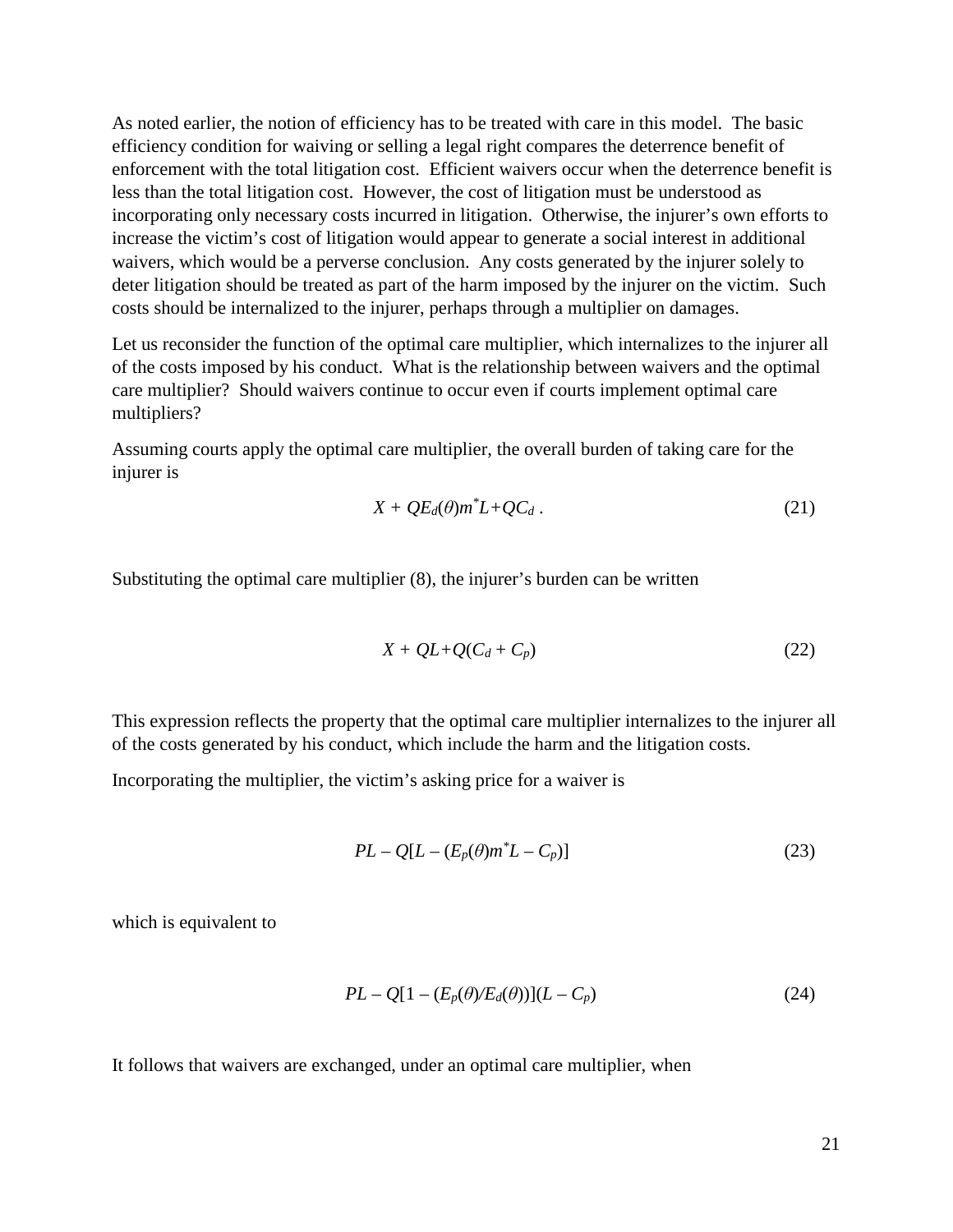$$
PL - Q[1 - (E_p(\theta)/E_d(\theta))](L - C_p) < X + QL + Q(C_d + C_p) \tag{25}
$$

or, equivalently,

$$
(P-Q)L-X\n(26)
$$

If expectations regarding the strength of rights are the same, this condition reduces to a comparison of the deterrence benefit and the total litigation cost. If the plaintiff is relatively pessimistic, he will trade his right too cheaply, and if he is relatively optimistic he will be too reluctant to trade. These results mirror those for the standard case, examined in Part 3, where damages are not multiplied.

However, there is an important difference between waiver incentives with and without the optimal care multiplier. The waiver condition above indicates that the distortion away from efficiency, caused by the net wealth effect of litigation, is considerably weaker in the multiplier case than in the standard case of Part 3.[32](#page-24-0)

The upshot is that the optimal care multiplier modifies but does not eliminate the joint incentive to waive. The reason the multiplier does not eliminate waiver incentives is that it guarantees optimal care, but does not control cases where the deterrence benefit of enforcement is less than the cost of enforcement. Put more simply, the optimal care multiplier does not generate overall optimality – does not maximize social welfare.<sup>33</sup> Overall optimality would require the multiplier to minimize the sum of injury costs, avoidance costs, and litigation costs. The optimal care multiplier, however, minimizes only the sum of injury costs and avoidance costs.

In spite of this shortcoming, the optimal care multiplier, combined with private waiver decisions, appears to generate a regime in which care incentives are optimal and enforcement decisions are

<span id="page-24-1"></span><span id="page-24-0"></span><sup>&</sup>lt;sup>32</sup> To see this, suppose  $C_d = C_p = C$ . Then the right hand side of (11) (nonmultiplier case) can be expressed  $2QC\{1$  $-\lambda/\theta_l$ , where  $\lambda = (E_p(\theta) - E_d(\theta))/2$ . The distortion from efficiency is just the bracketed term, where the absence of any distortion means that the bracketed term is equal to one. Using the same terms, the right hand side of (24) (multiplier case) is  $2QC\{1 - E_d(\theta)(\lambda/\theta_l - 1)\}$ . Clearly, the distortion is much smaller in the multiplier case. To clarify with a numerical example, let  $E_p(\theta) = .60$ ,  $E_d(\theta) = .40$ ,  $\theta_l = 1/12$ . The distortion in the nonmultiplier case is then  $\{1 - .10(12)\} = -0.2$ , and the distortion in the multiplier case is  $\{1 - .40(.10(12) - 1)\} = \{1 - 0.08\} = .92$ .  $33$  Hylton and Miceli (2005). Another perspective on this matter is to view the multiplier as an instrument used by a social planner to enhance social welfare. If transaction costs prevent the parties from entering into waiver agreements, then the planner would find a difference in the multiplier that generates optimal care and the multiplier that maximizes social welfare. The multiplier that maximizes social welfare would be set at a value less than the optimal care multiplier in order to discourage suits where the deterrence benefit of litigation is low relative to the cost of litigation. But this discouragement of litigation is unnecessary in a regime where private waiver agreements eliminate inefficient enforcement.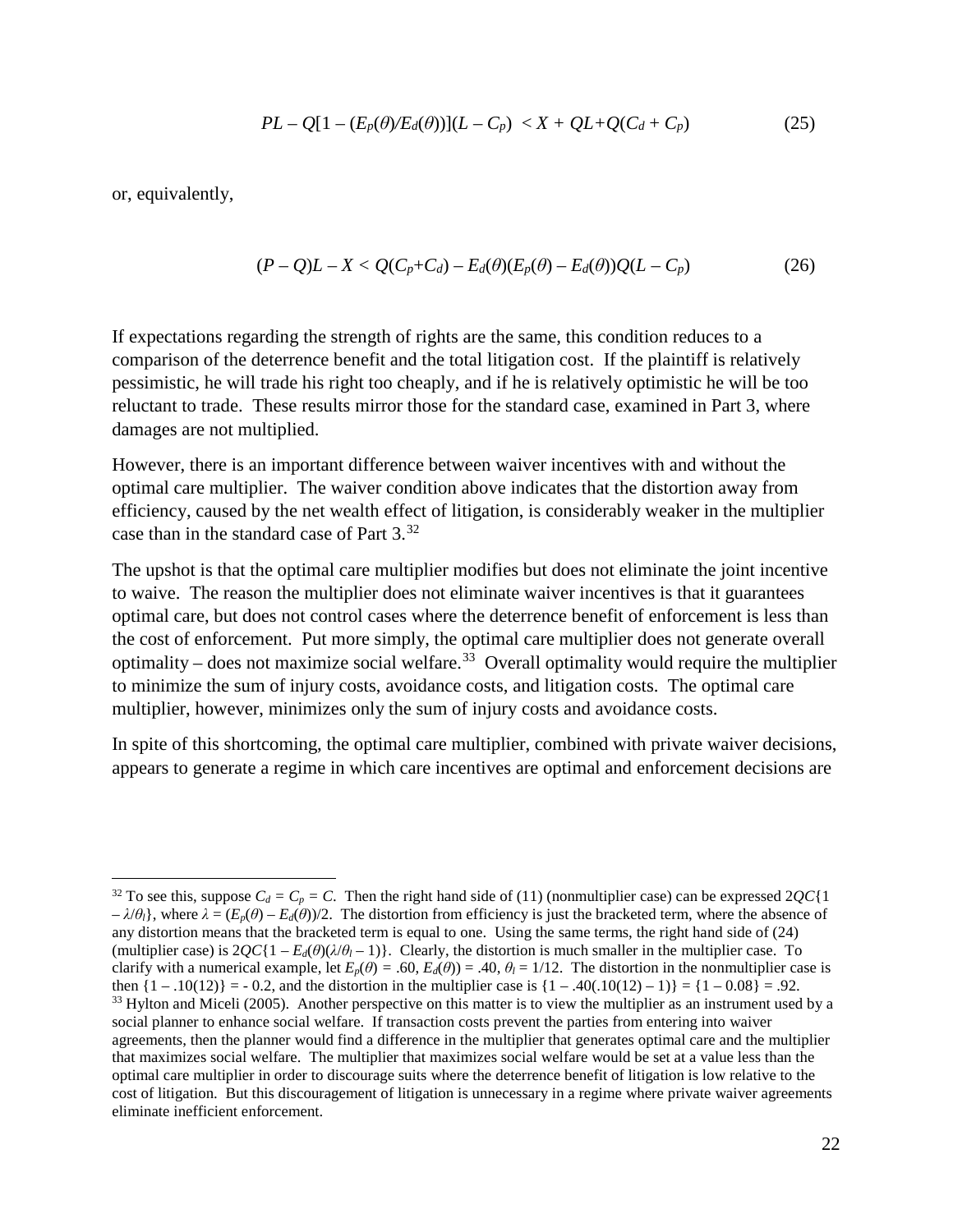nearly efficient. This suggests that a nearly optimal regime for enforcement of rights can be achieved with the use of a multiplier that aims solely to correct precaution incentives.<sup>[34](#page-25-0)</sup>

#### 5. Conclusion

One person's right is another's burden. However, rights are assets that can be sold, or abandoned. This paper has examined incentives to transfer or abandon rights when enforcement is imperfect – in the sense that courts cannot be relied upon to deliver the remedy required by the law. Under these conditions, if victims and injurers have different beliefs regarding the strength or reliability of victim rights, the private incentive to waive (sell rights) will diverge from the social incentive. In particular, relatively pessimistic injurers will be too quick to waive or even to abandon their rights. This suggests that the tendency of courts not to enforce waiver agreements, even under ideal bargaining conditions, and often drawing on vague "public policy" rationales, may be defensible on economic grounds. The model of rights transfers developed here has immediate implications for other topics, such as discrimination in the courts, the regulation of conflicts of interest in lawyer-client relations, and the design of a procedural system that simultaneously optimizes precautionary and enforcement incentives.

<span id="page-25-0"></span><sup>&</sup>lt;sup>34</sup> This is a partial answer to suggestions to generally refuse enforcement to all or certain types of waiver contract (e.g., boilerplate), such as Radin (2014). Prohibiting waivers throws victims into a position of total reliance on courts that may not be completely accessible or reliable for all victims. The multiplier, by contrast, corrects for the weakness of rights and at the same time reduces the tendency to sell rights too cheaply.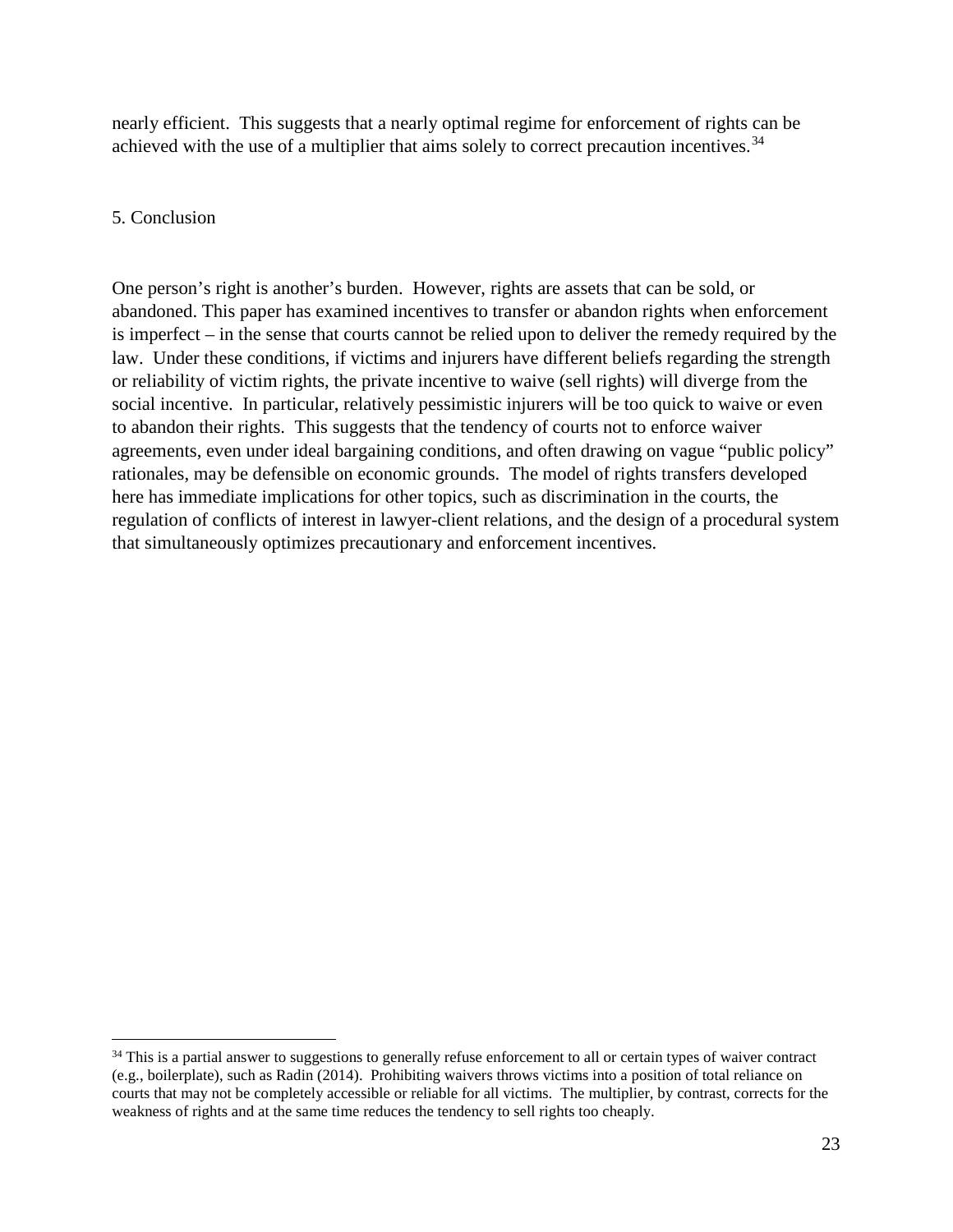#### **References**

Cesare Beccaria, On Crimes and Punishments. Indianapolis: Bobbs-Merrill (1764/1963).

William Blackstone, Commentaries on the Laws of England (1765-69), University of Chicago Press, 1979.

Gary S. Becker, The Economics of Discrimination, University of Chicago Press (1957, 1971).

Gary S. Becker, Crime and Punishment: An. Economic Approach, 76 Journal of Political Economy 169 (1968)

Jeremy Bentham, An Introduction to the Principles of Morals and Legislation, Collected Works, ed. J. H. Burns & H. L. A. Hart, University of London, 1970 (1780).

Robert D. Cooter, Towards a Market in Unmatured Tort Claims, 75 University of. Virginia Law Review 383-411 (1989)

Robert D. Cooter and Daniel L. Rubinfeld, An Economic Model of Legal Discovery, 23 The Journal of Legal Studies (Economic Analysis of Civil Procedure), 435-463 (1994).

John J. Donohue III., Opting for the British Rule, Or If Posner and Shavell Can't Remember the Coase Theorem, Who Will?,104 Harvard Law Review 1093-1119 (1991).

Dorsey D. Ellis, Jr., An Economic Theory of Intentional Torts: A Comment, 3 International Review of Law and Economics 45-57 (1983).

John P. Gould. The Economics of Legal Conflicts, 2 Journal of Legal Studies 279 (1973).

Keith N. Hylton, Intent in Tort Law, 44 Valparaiso University Law Review 1217 (2010).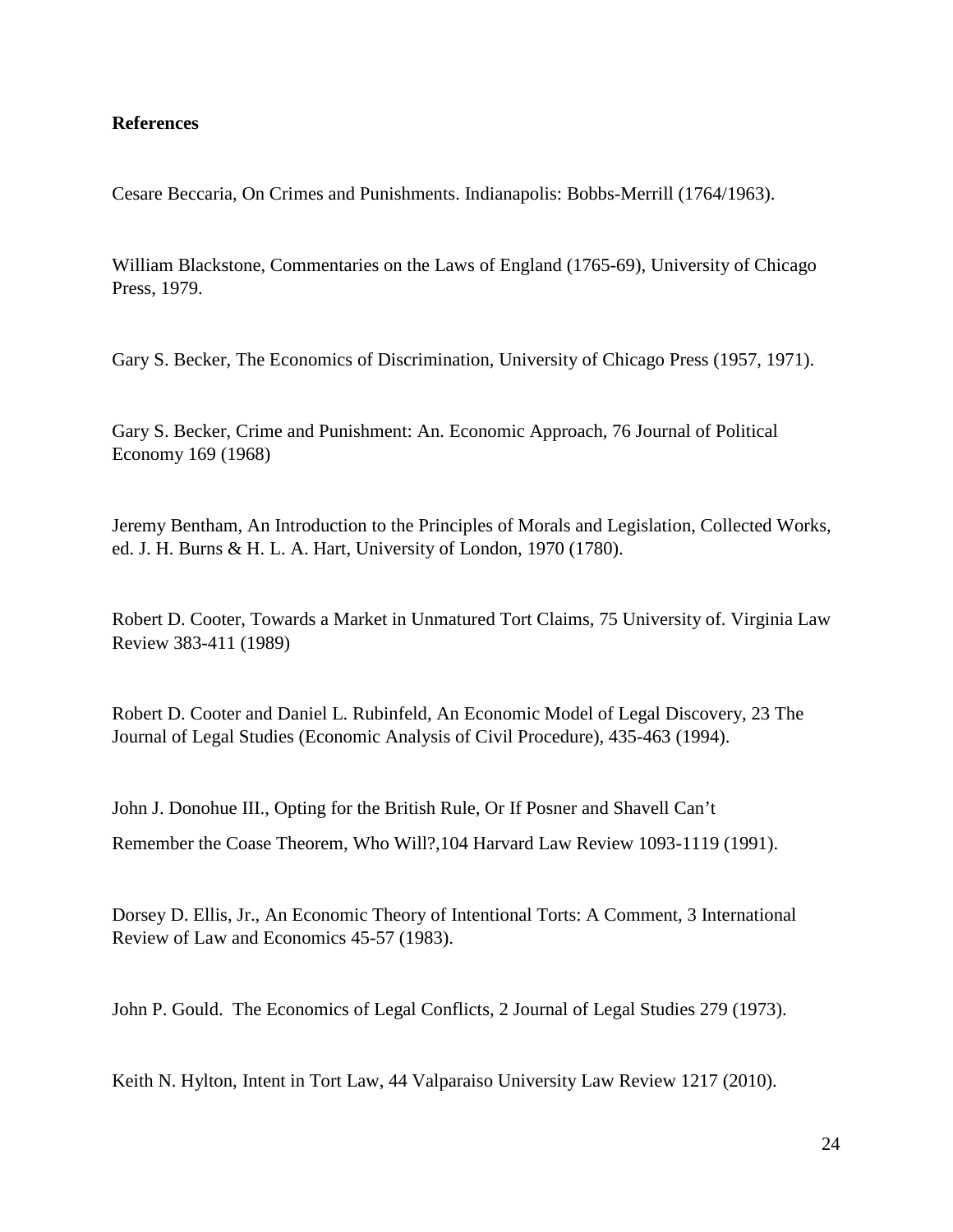Keith N. Hylton, Agreements to Waive or to Arbitrate Legal Claims: An Economic Analysis, 8 Supreme Court Economic Review 209 (2000).

Keith N. Hylton, Selling Out: An Instrumentalist Theory of Legal Ethics, 34 Georgetown Journal of Legal Ethics 19 (2021).

Keith N. Hylton and Sungjoon Cho, The Economics of Injunctive and Reverse Settlements, 12 American Law & Economics Review 181 (2010).

Keith N. Hylton and Thomas J. Miceli, Should Tort Damages Be Multiplied?, 21 Journal of Law, Economics & Organization 388 (2005).

William M. Landes, An Economic Analysis of the Courts. 14 Journal of Law and Economics 61 (1971).

A. Mitchell Polinsky and Steven Shavell, Punitive Damages: An Economic Analysis, 111 Harvard Law Review 869 (1998).

Richard A. Posner. An Economic Approach to Legal Procedure and Judicial Administration. 2 The Journal of Legal Studies 399. (1973).

Edmund S. Phelps. The Statistical Theory of Racism and Sexism. 62 American Economic Review 659–61 (1972).

Margaret Jane Radin, Boilerplate: A Threat to the Rule of Law? in Lisa M Austin & Dennis Klimchuk, eds, Private Law and the Rule of Law 288-305 (New York: Oxford University Press, 2014).

Alan Schwartz, Commentary on "Towards a Market in Unmatured Tort Claims": A Long Way Yet to Go, 75 Virginia Law Review 423–30 (1989)